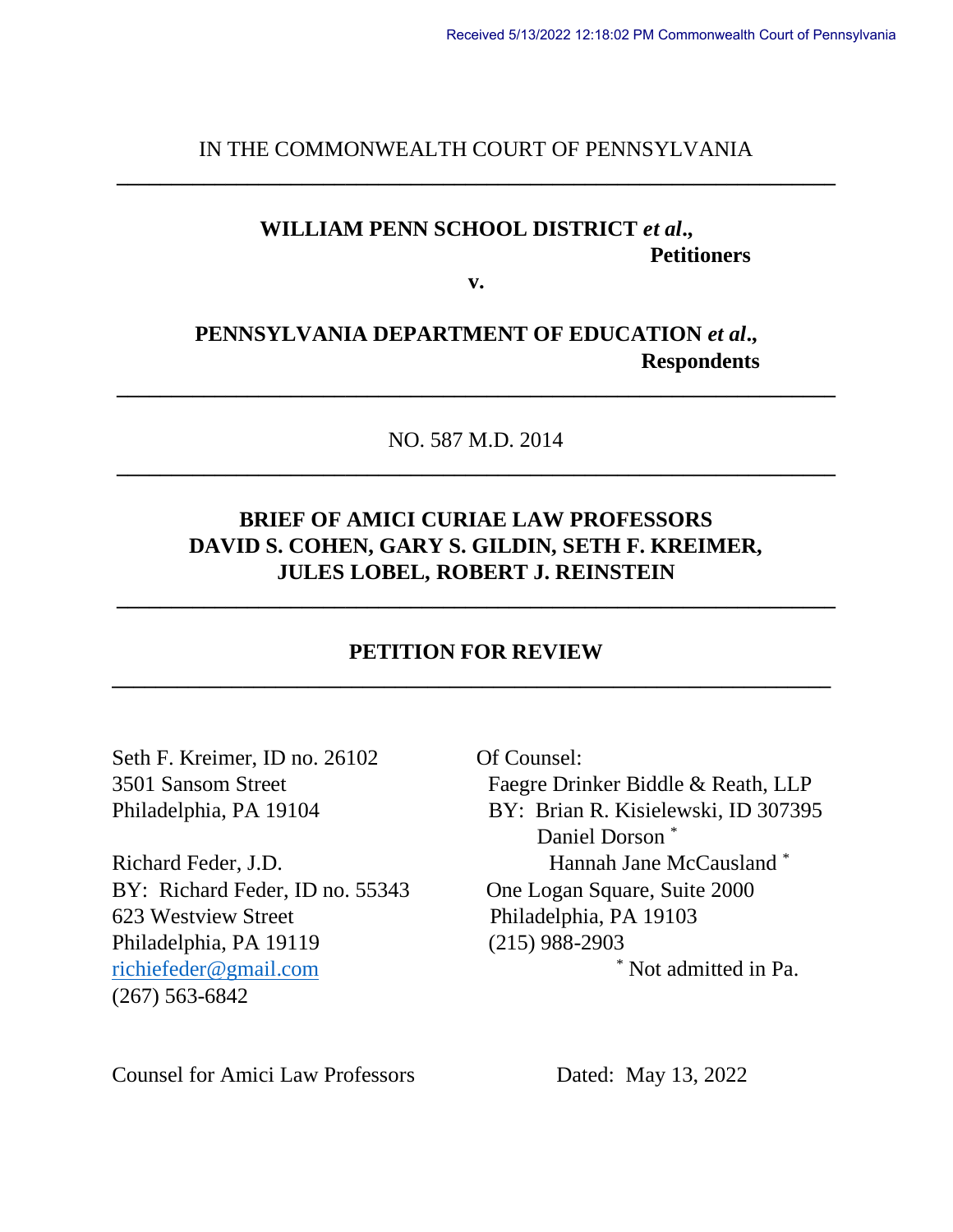# **TABLE OF CONTENTS**

| $\mathbf{I}$ . |                  |                                                                                                                                                                                        |
|----------------|------------------|----------------------------------------------------------------------------------------------------------------------------------------------------------------------------------------|
| П.             |                  |                                                                                                                                                                                        |
|                |                  | III. Argument: The Right to a Meaningful Education is a Fundamental Right,<br>Warranting Strict Scrutiny of the Challenged School Funding Scheme3                                      |
|                |                  | A. A right that derives from the constitution is a fundamental right3                                                                                                                  |
|                |                  | B. Pennsylvania schoolchildren have a fundamental right to a meaningful                                                                                                                |
|                | 1.               | Persuasive precedent from other jurisdictions firmly supports<br>the conclusion that education is a fundamental right, the<br>unequal provision of which should be subjected to strict |
|                | 2.               | Five other cases cited by the Court do not directly address<br>the question, but most of them still provide strong support. 14                                                         |
|                | 3.               | Those cases that reject the "fundamental right" claim are                                                                                                                              |
|                | $\overline{4}$ . | The abundant evidence in this case demonstrates the                                                                                                                                    |
|                |                  |                                                                                                                                                                                        |
|                |                  |                                                                                                                                                                                        |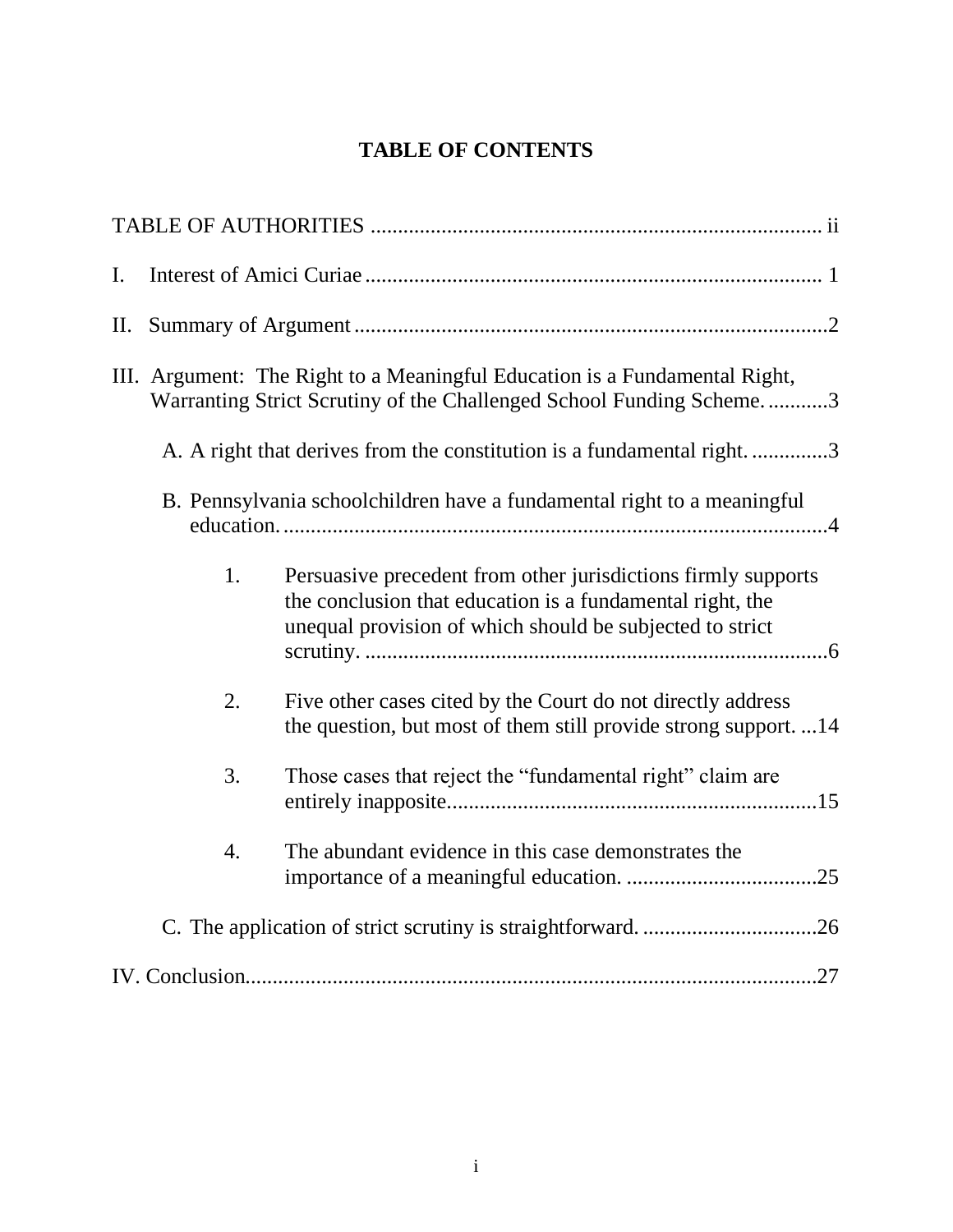# **TABLE OF AUTHORITIES**

| U<br>۳Α.<br>M. |
|----------------|
|----------------|

### **Cases**

| Bismarck Pub. Sch. Dist. No. 1 v. State By & Through N. Dakota Legislative<br>Assembly, |
|-----------------------------------------------------------------------------------------|
|                                                                                         |
| Board of Education v. Walter,                                                           |
| Bonner ex rel. Bonner v. Daniels,                                                       |
| Campbell Cty. Sch. Dist. v. State,                                                      |
| City of Pawtucket v. Sundlun,                                                           |
| Claremont Sch. Dist. v. Governor,                                                       |
| Comm. for Educ. Equal. v. State,                                                        |
| Committee for Educ'l Rights v. Edgar,                                                   |
| Commonwealth v. Edmunds,                                                                |
| Cruz-Guzman v. State,                                                                   |
| Danson v. Casey,                                                                        |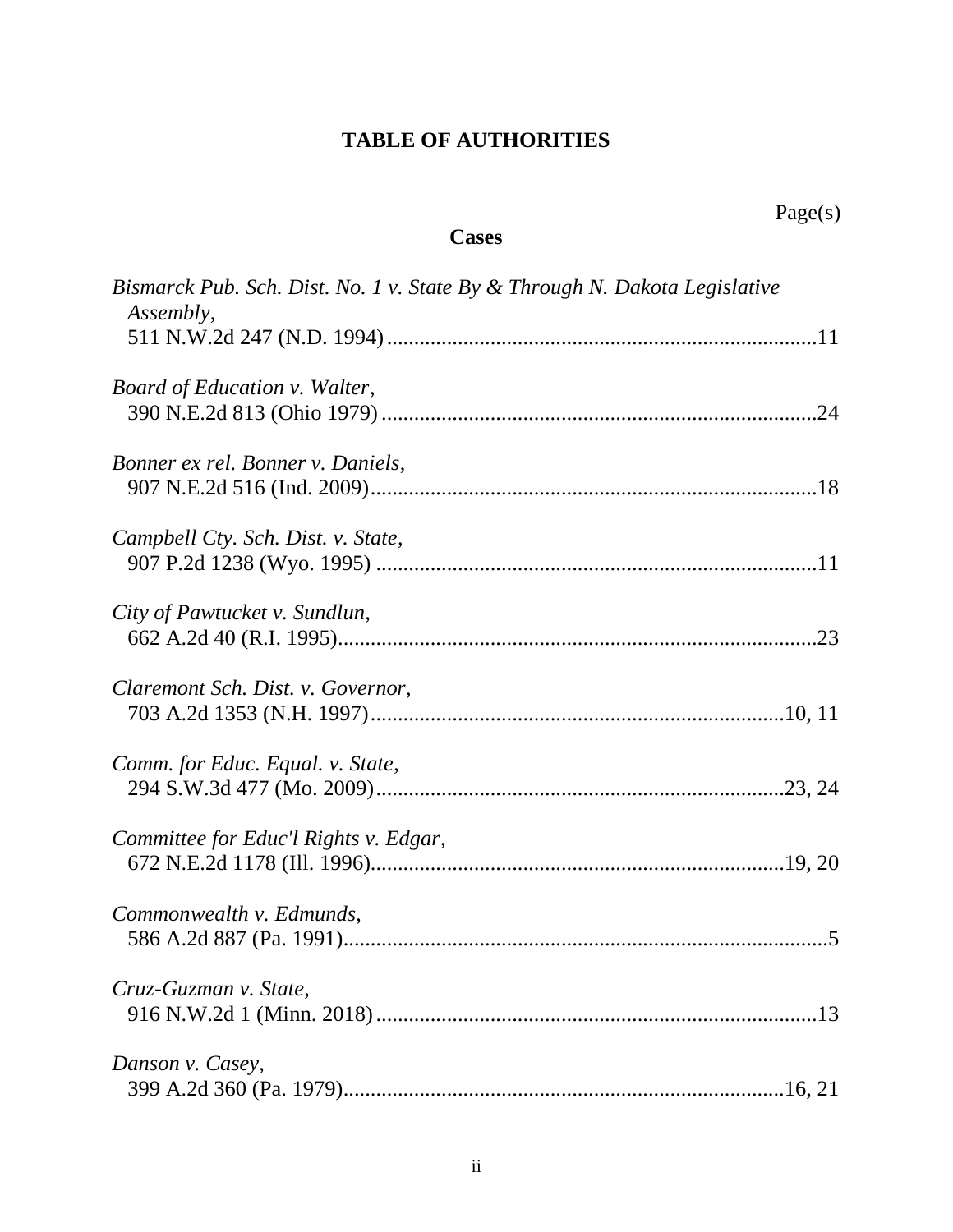| DeRolph v. State,                                      |
|--------------------------------------------------------|
| DuPree v. Alma Sch. Dist. No. 30,                      |
| E. Jackson Pub. Sch. v. State,                         |
| Gannon v. State,                                       |
| Hazleton Area School District v. Zoning Hearing Board, |
| Hornbeck v. Somerset Cty. Bd. of Educ.,                |
| Horton v. Meskill,                                     |
| In re Formation of Indep. Sch. Dist.,                  |
| Kukor v. Grover,                                       |
| Leandro v. State,                                      |
| Lujan v. Colorado State Board of Education,            |
| McDaniel v. Thomas,                                    |
| McDuffy v. Sec'y of Exec. Off. of Educ.,               |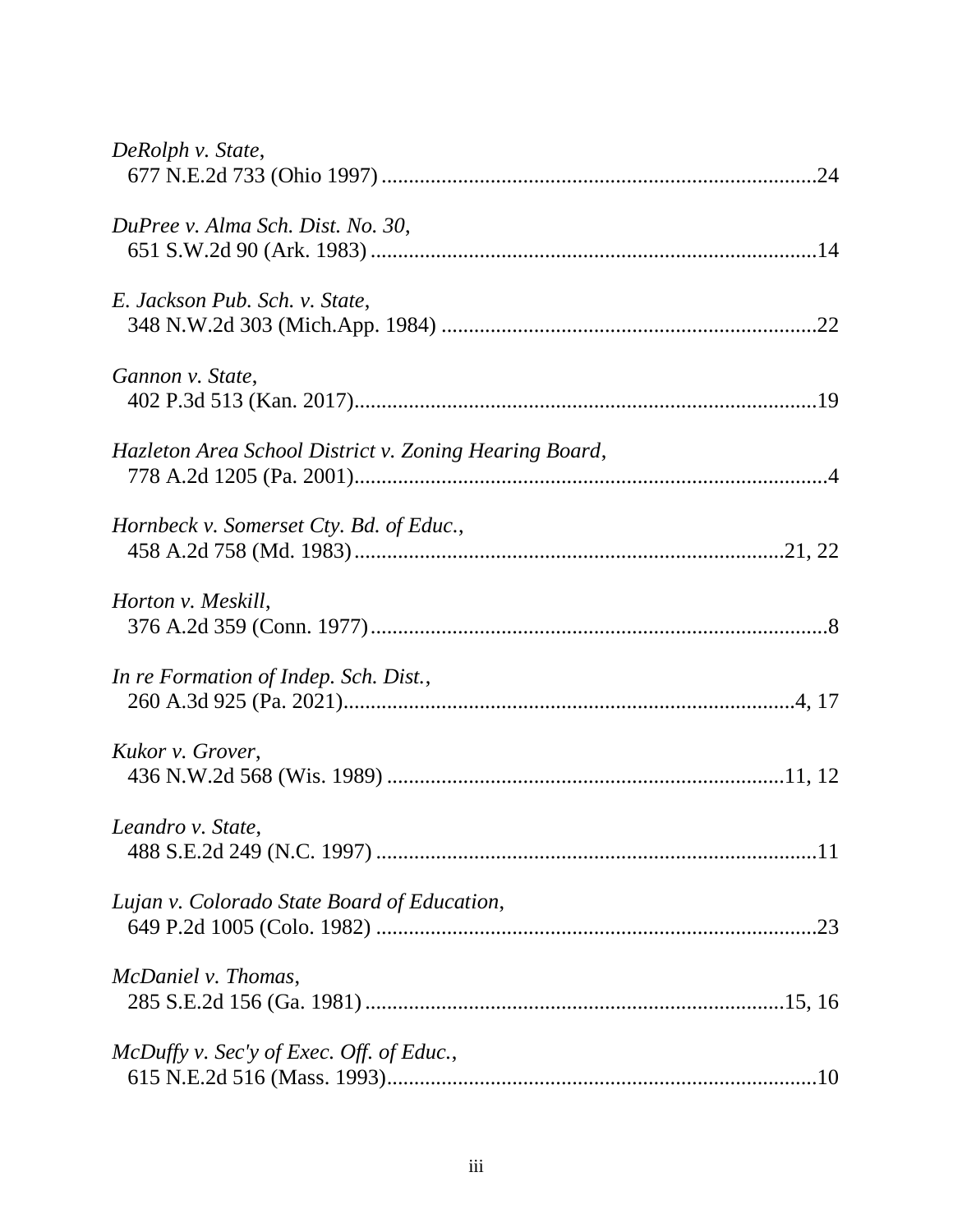| Milliken v. Green,                                                   |
|----------------------------------------------------------------------|
| Neeley v. West Orange-Cove Consolidated Independent School District, |
| Obergefell v. Hodges,                                                |
| Pauley v. Kelly,                                                     |
| Reynolds v. Sims,                                                    |
| Robinson v. Cahill,                                                  |
| Roosevelt Elementary Sch. Dist. No. 66 v. Bishop,                    |
| Rose v. Council for Better Educ., Inc.,                              |
| San Antonio Independent School District v. Rodriguez,                |
| Seattle School District No. 1 v. State,                              |
| Serrano v. Priest,                                                   |
| Serrano v. Priest,                                                   |
| Skeen v. State,                                                      |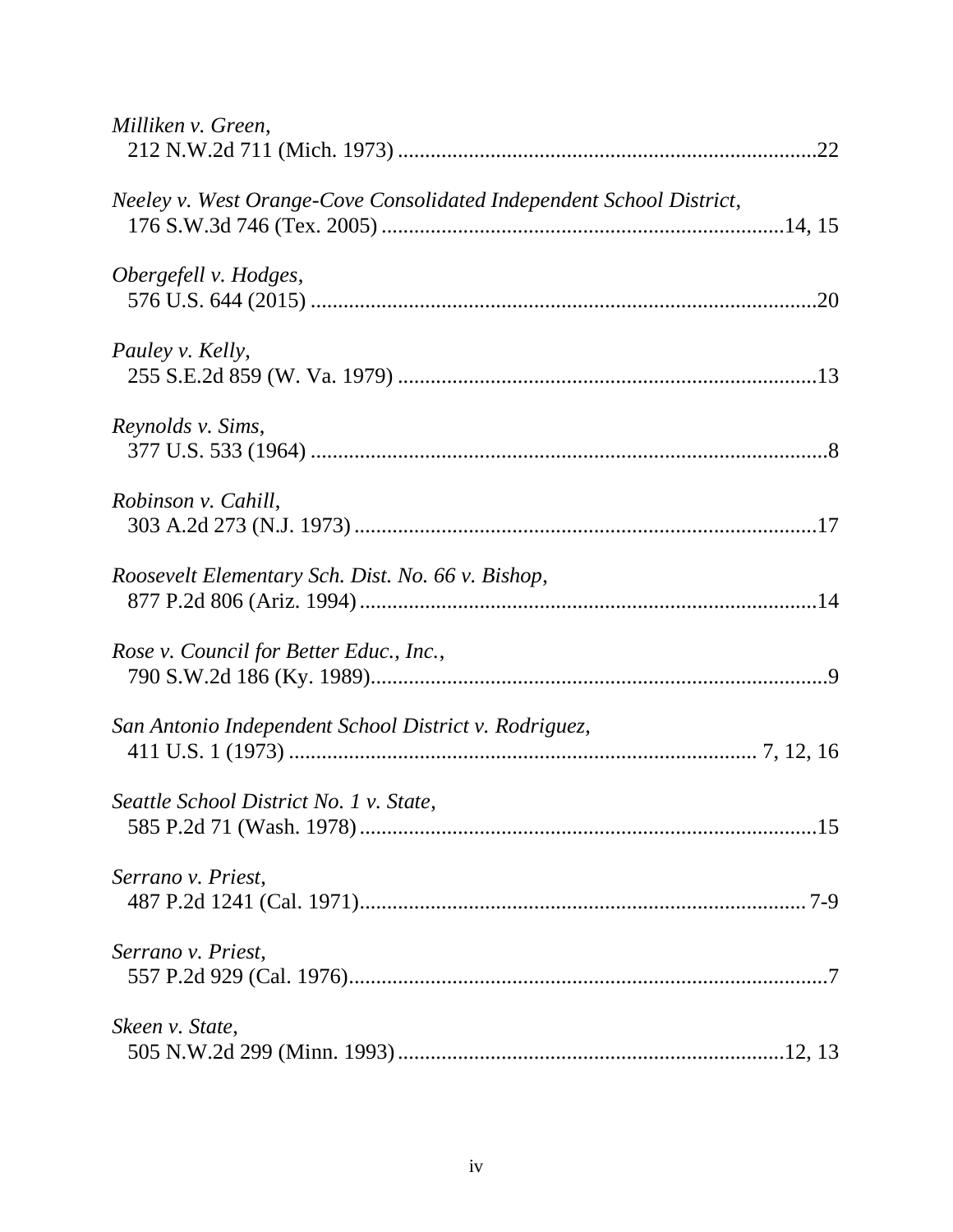| Tennessee Small Sch. Sys. v. McWherter,                 |  |
|---------------------------------------------------------|--|
| Thompson v. Engelking,                                  |  |
| Unified Sch. Dist. No. 229 v. State,                    |  |
| William Penn Sch. Dist. v. Pennsylvania Dep't of Educ., |  |
| Yanakos v. UPMC,                                        |  |
| Zauflik v. Pennsbury Sch. Dist.,                        |  |

# **Constitutional Provisions**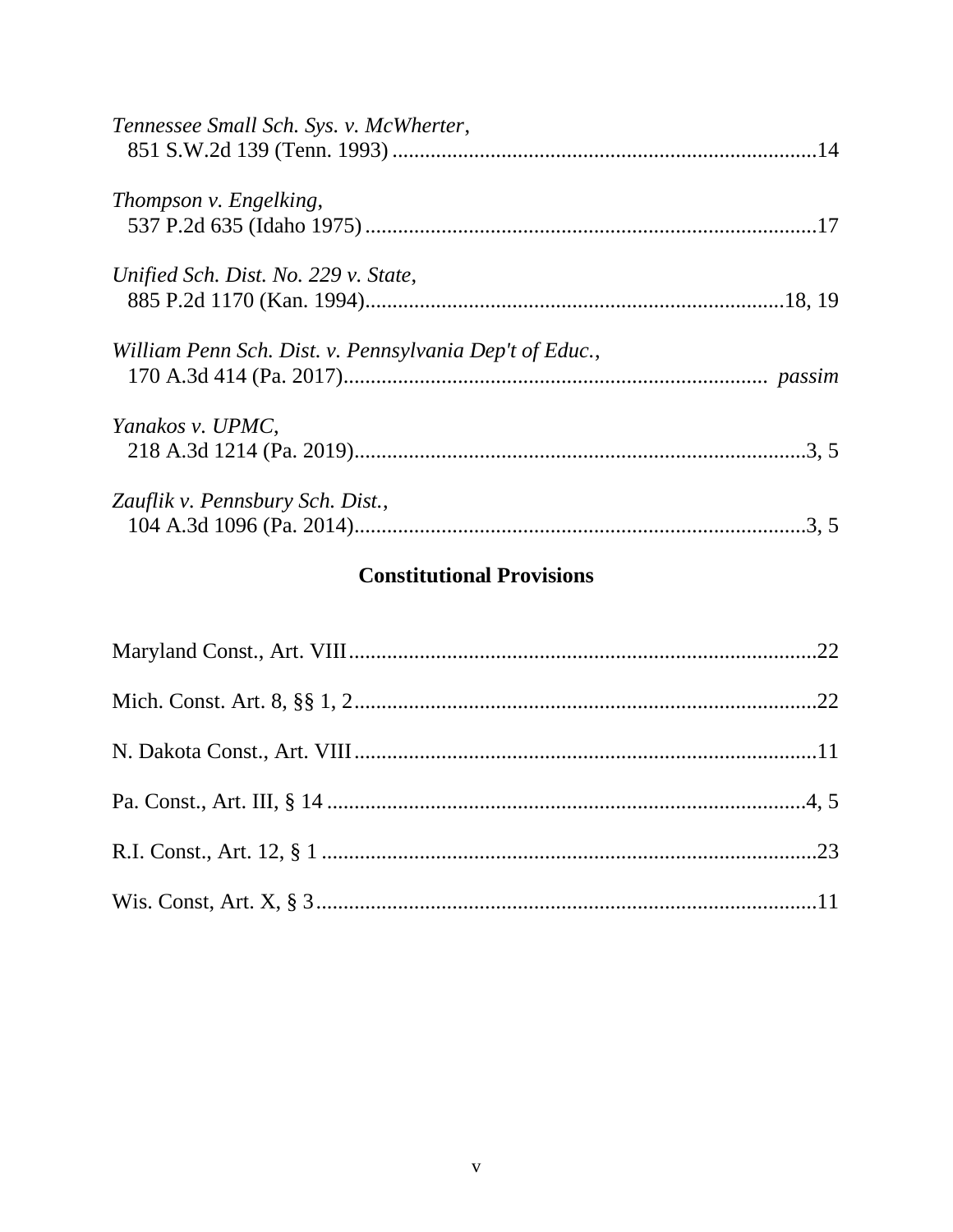#### I. **Interest of Amici Curiae**

We are constitutional law professors at various Pennsylvania law schools.<sup>1</sup> We have a strong interest in the proper development of Pennsylvania constitutional law. Since the determination of the appropriate level of scrutiny to apply to Petitioners' equal protection claim may be critical to the outcome of this profoundly important case, we share our analysis to assist the Court in reaching a proper result.

<sup>1</sup> Our titles and affiliations, for identification purposes only, are as follows:

David S. Cohen, Professor of Law, Drexel University Thomas R. Kline School of Law.

Gary S. Gildin, Dean *Emeritus*, Professor of Law, and Honorable G. Thomas and Anne G. Miller Chair in Advocacy, The Dickinson School of Law of the Pennsylvania State University.

Seth F. Kreimer, Kenneth W. Gemmill Professor of Law, University of Pennsylvania Carey Law School.

Jules Lobel, Professor of Law, Bessie McKee Walthour Endowed Chair, University of Pittsburgh School of Law.

Robert J. Reinstein, Clifford Scott Green Professor of Law *Emeritus*, Temple University Beasley School of Law.

No person or entity, other than the *amici curiae* or counsel, paid in whole or in part for the preparation of this brief or authored in whole or in part this brief.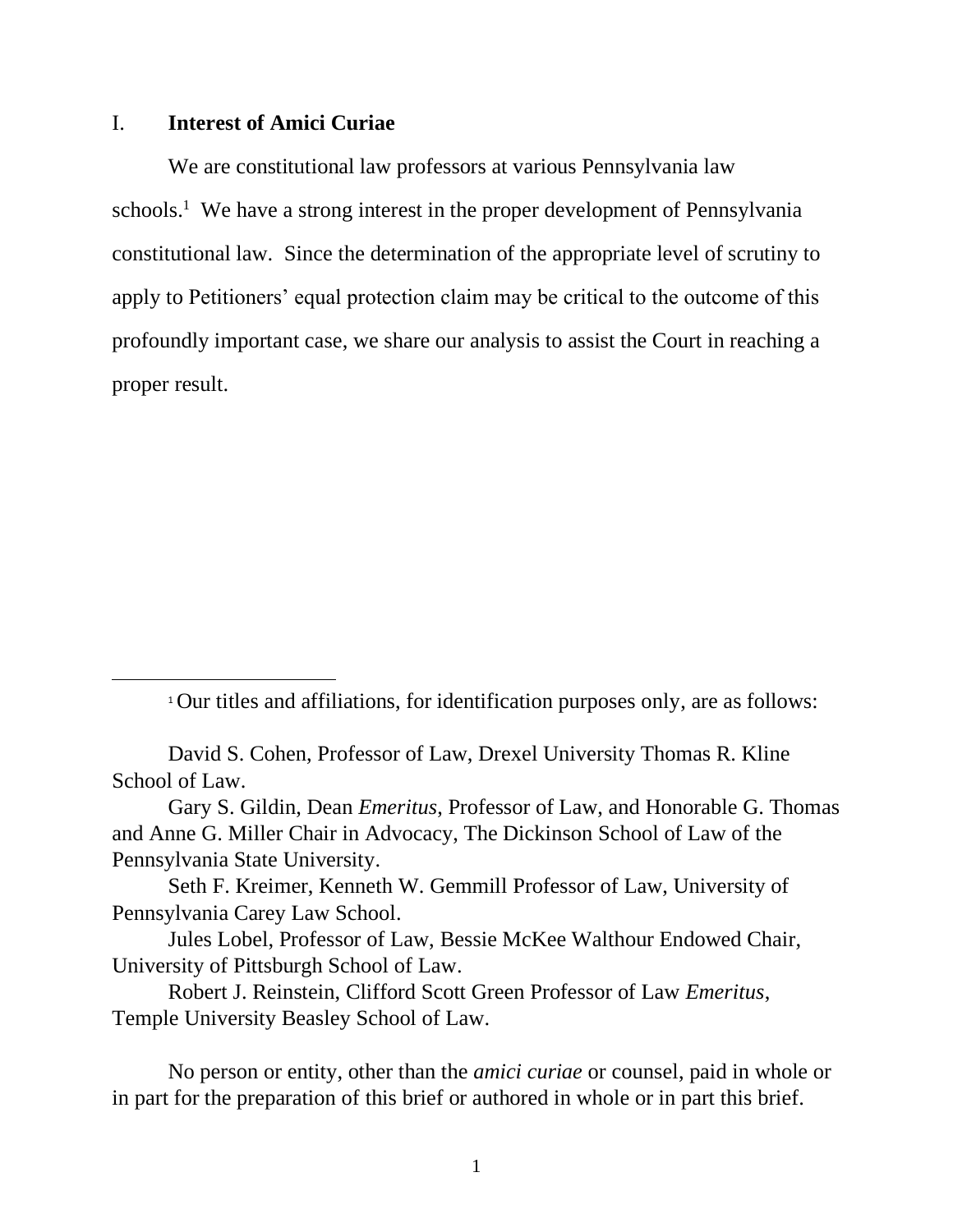#### II. **Summary of Argument**

The right to an opportunity for a meaningful education is a fundamental right under the Pennsylvania Constitution, warranting strict scrutiny of the school funding scheme at issue in Petitioners' equal protection claim.

Although the constitutional history and text varies in each of the 50 states, there is sufficient commonality to draw important guidance from other state high courts. Among the cases that our Supreme Court indicated might provide guidance, the clear weight of authority points in favor of a fundamental right; and those cases to the contrary involve constitutional provisions, legal principles, or factual circumstances that simply are not applicable in Pennsylvania. Moreover, the evidence in this case demonstrates the current, historical, and critical importance of education for success in a democratic society, an important factor relied upon by many courts in holding education to constitute a fundamental right.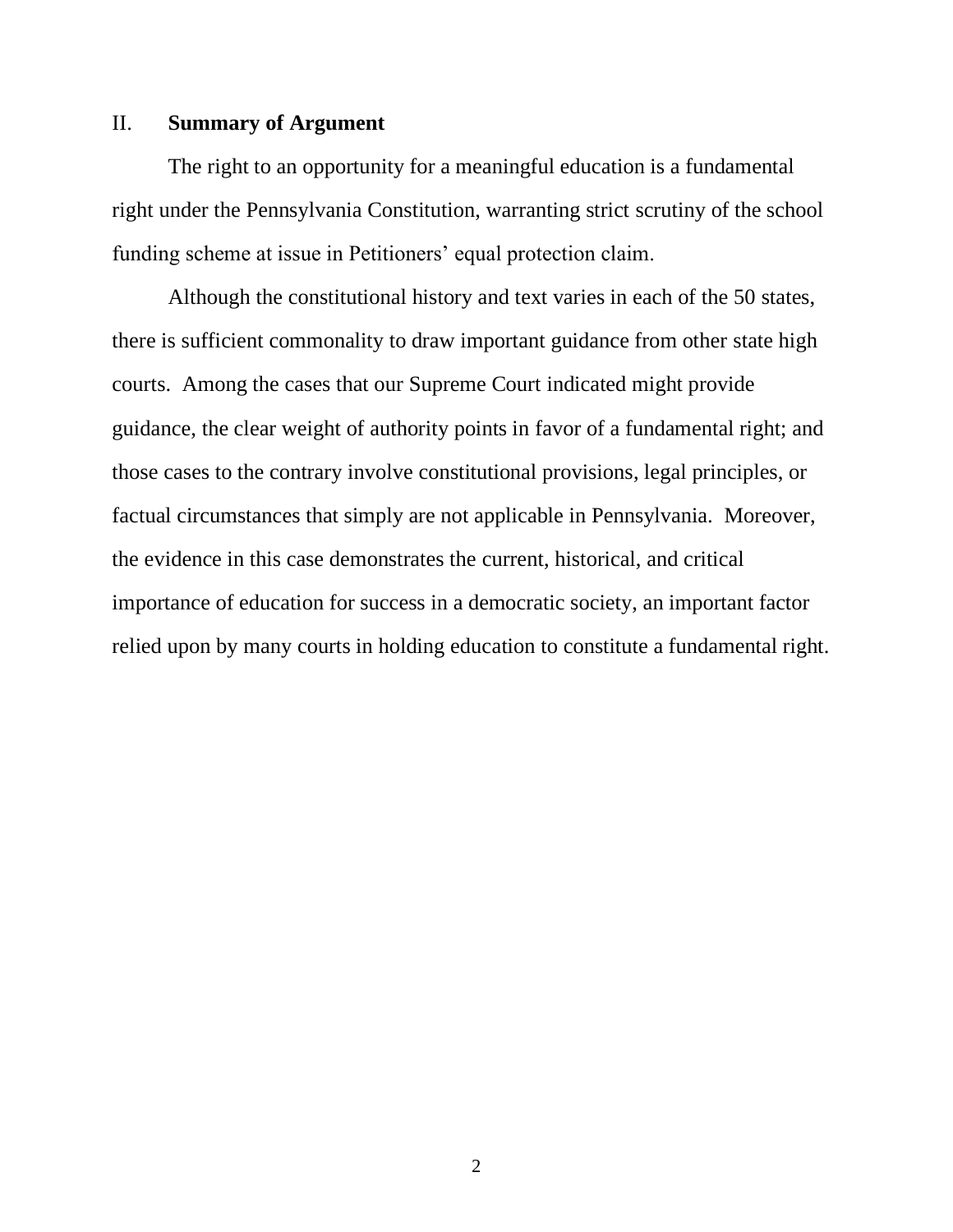### III. **Argument: The Right to a Meaningful Education is a Fundamental Right, Warranting Strict Scrutiny of the Challenged School Funding Scheme.**

#### A. A right that derives from the constitution is a fundamental right.

Our Supreme Court has not spoken definitively on how to define a fundamental right for equal protection purposes. We know from its most recent majority pronouncement on the question that a right that derives from the constitution is, *at a minimum*, an "important right"; that classifications implicating such a right must be reviewed with, at a minimum, "heightened scrutiny"; and that *strict* scrutiny is inapplicable when the constitution itself severely limits the nature of the right. *See Zauflik v. Pennsbury Sch. Dist.*, 104 A.3d 1096, 1118-20 (Pa. 2014).

Absent a constitutional limitation on the right, however, the Court has strongly suggested that a right that derives from the constitution is, indeed, fundamental. "Fundamental rights generally are those which have their source in the Constitution." *Id.* at 1118. *See also Yanakos v. UPMC*, 218 A.3d 1214, 1221- 22 (Pa. 2019) (three-Justice plurality) (constitutional "remedies clause" does not create a fundamental right because the constitution limits the contours of the right); *id.* at 1230-31 (Donohue, J., concurring) ("remedies clause" *does* create a fundamental right because the constitution does *not* allow for any limitation on its contours).

The right to a constitutionally adequate education, or at least a real opportunity for an adequate education, is not subject to limitation; the Legislature is subject to an absolute "constitutional mandate to furnish education of a specified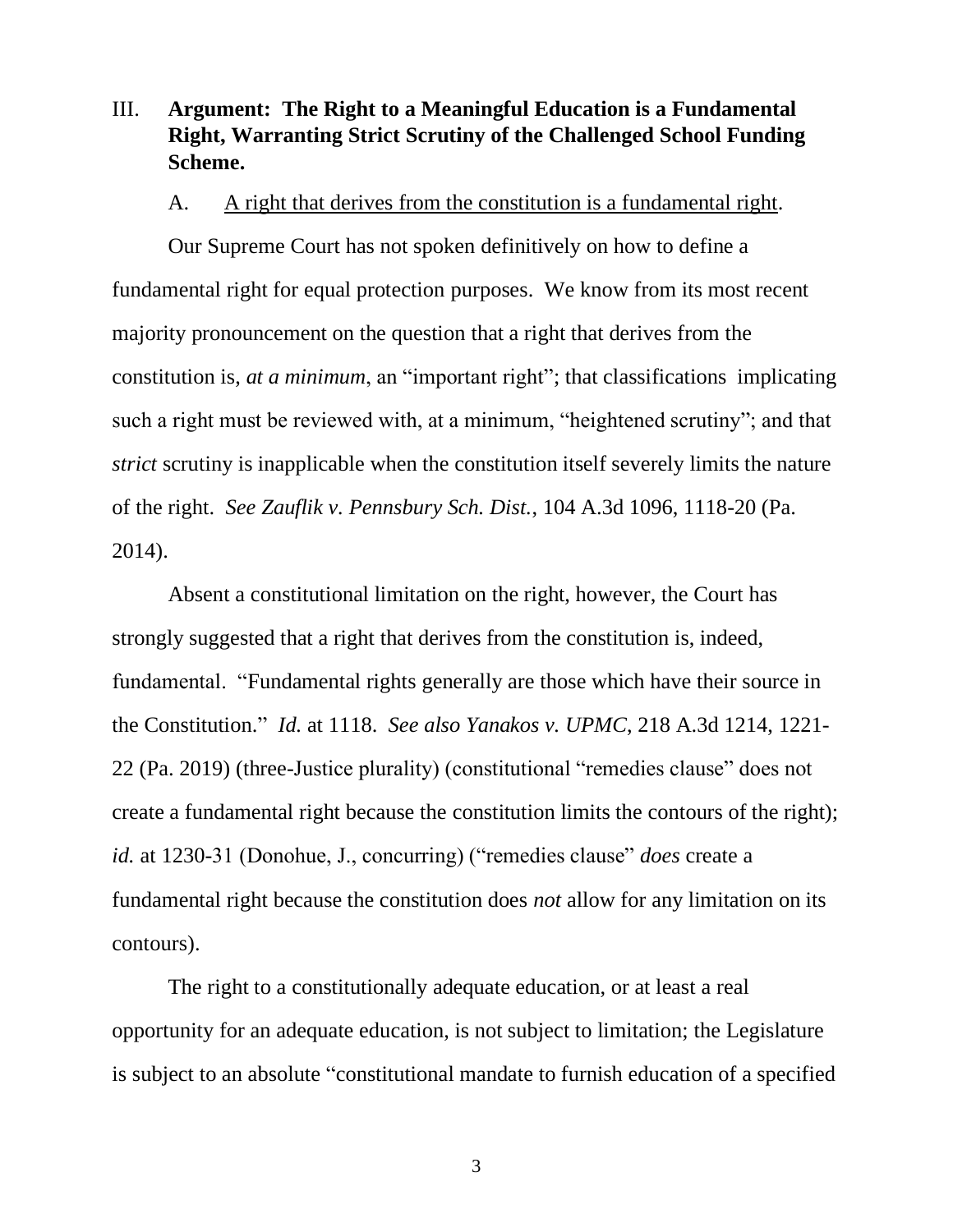quality." *William Penn Sch. Dist. v. Pennsylvania Dep't of Educ.*, 170 A.3d 414, 457 (Pa. 2017).

We acknowledge the argument that the Education Clause imposes a duty on the Legislature, but no correlative "right" in the people. *See id.* at 489 (Saylor, J., dissenting). As we will show, *infra*, the overwhelming on-point jurisprudence, to which the Supreme Court itself has directed our attention, is to the contrary; the duty is for the benefit of the people, and implies a corresponding right in the people. Indeed, just last year, a unanimous Supreme Court quoted approvingly the following statement from *Hazleton Area School District v. Zoning Hearing Board*, 778 A.2d 1205, 1213 (Pa. 2001): "The purpose of the School Code is to establish a thorough and efficient system of public education, *to which every child has a right*." *In re Formation of Indep. Sch. Dist.*, 260 A.3d 925, 938–39 (Pa. 2021) (emphasis added). The contours of that right may be subject to dispute, and we defer to the parties here to flesh that out. The *existence* of the right, however, is recognized by caselaw across the country.

### B. Pennsylvania schoolchildren have a fundamental right to a meaningful education.

Every attribute that we would expect to render a right as fundamental is present with respect to the right to education under the Pennsylvania Constitution: (1) explicit constitutional text prescribing the governmental duty, Pa. Const., Art.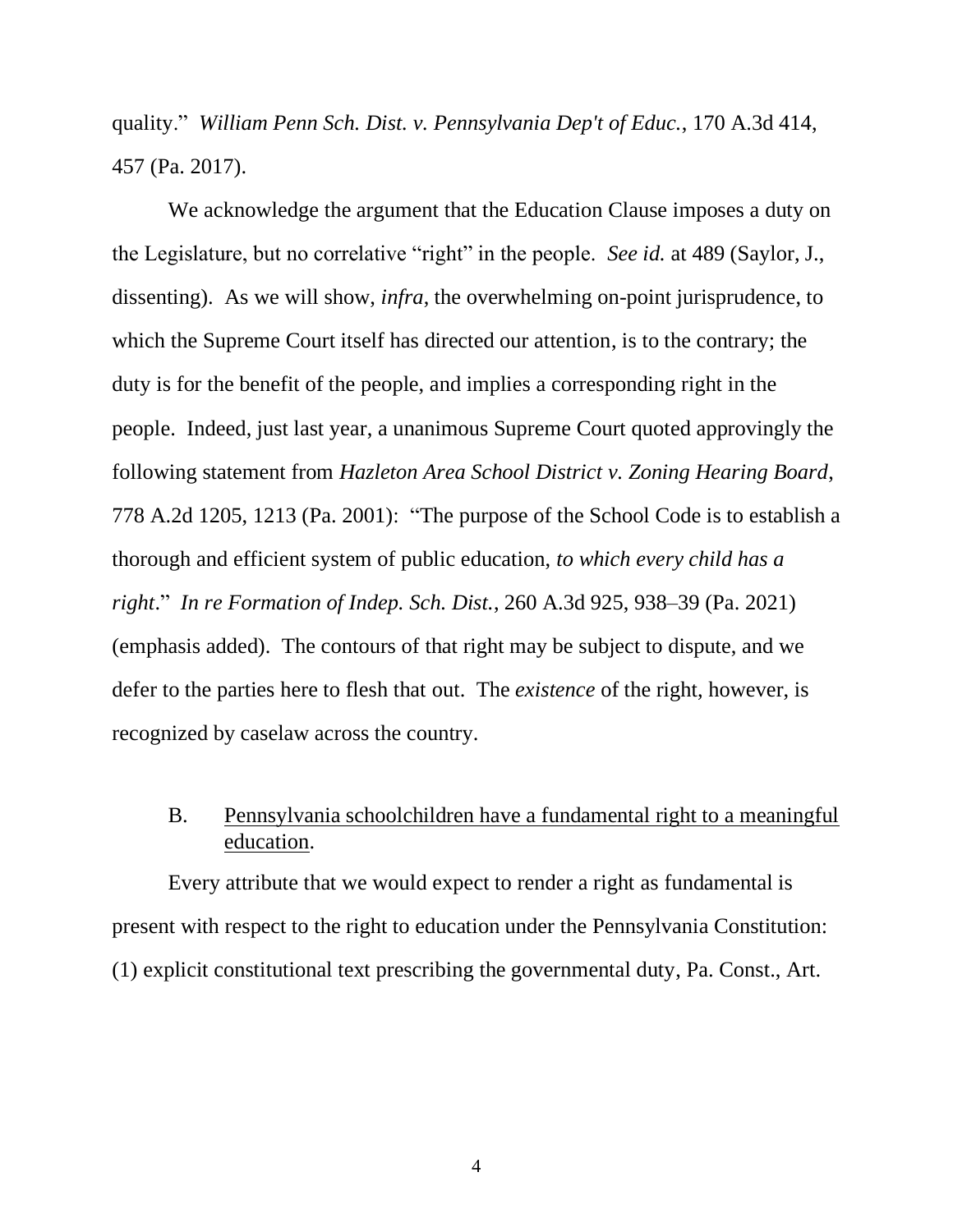III, § 14<sup>2</sup> ; (2) Supreme Court recognition that the duty is enforceable, *William Penn*, 170 A.3d at 445-57; (3) a historical constitutional commitment, mandating that the government educate its citizens, *id.* at 423-25; (4) a similar longstanding recognition that education is a prerequisite to the exercise of other rights guaranteed by the Constitution and is essential to the proper functioning of a democracy, *id.* at 424; and (5) recognition of education as a fundamental right by the highest courts of other states when interpreting analogous constitutional language. We focus this brief on that last point. $3$ 

In holding Petitioners' equal protection claim justiciable, our Supreme Court expressly did not decide whether the challenged school funding system implicated a "fundamental right" or the related question of the level of scrutiny applicable to that claim. *William Penn*, 170 A.3d at 462. The Court did, however, point to high Court decisions from other states that have confronted these questions. *Id.* nn. 69,

<sup>2</sup> Nothing in the caselaw or in this brief suggests that constitutional text is a *necessary* condition to find a fundamental right. Rather, this brief argues, supported by a mountain of caselaw, that, at least where the right is as important as the right to a meaningful education, the constitutional text is *sufficient*.

<sup>&</sup>lt;sup>3</sup> These are the essential attributes that our Courts look to in determining whether to depart from the federal constitution when construing an analogous provision of the Pennsylvania Constitution. *See Commonwealth v. Edmunds*, 586 A.2d 887 (Pa. 1991). Consistent with the approach in *Yanakos*, however, and as explained in *Zauflik*, 104 A.3d at 1117 n.10, there is no need to conduct a formal "*Edmunds*" analysis to determine whether a right is "fundamental" under the Pennsylvania Constitution, as the equal protection analysis is the same under the Pennsylvania and federal Constitutions; the only question is the level of scrutiny applicable under the accepted equal protection inquiry.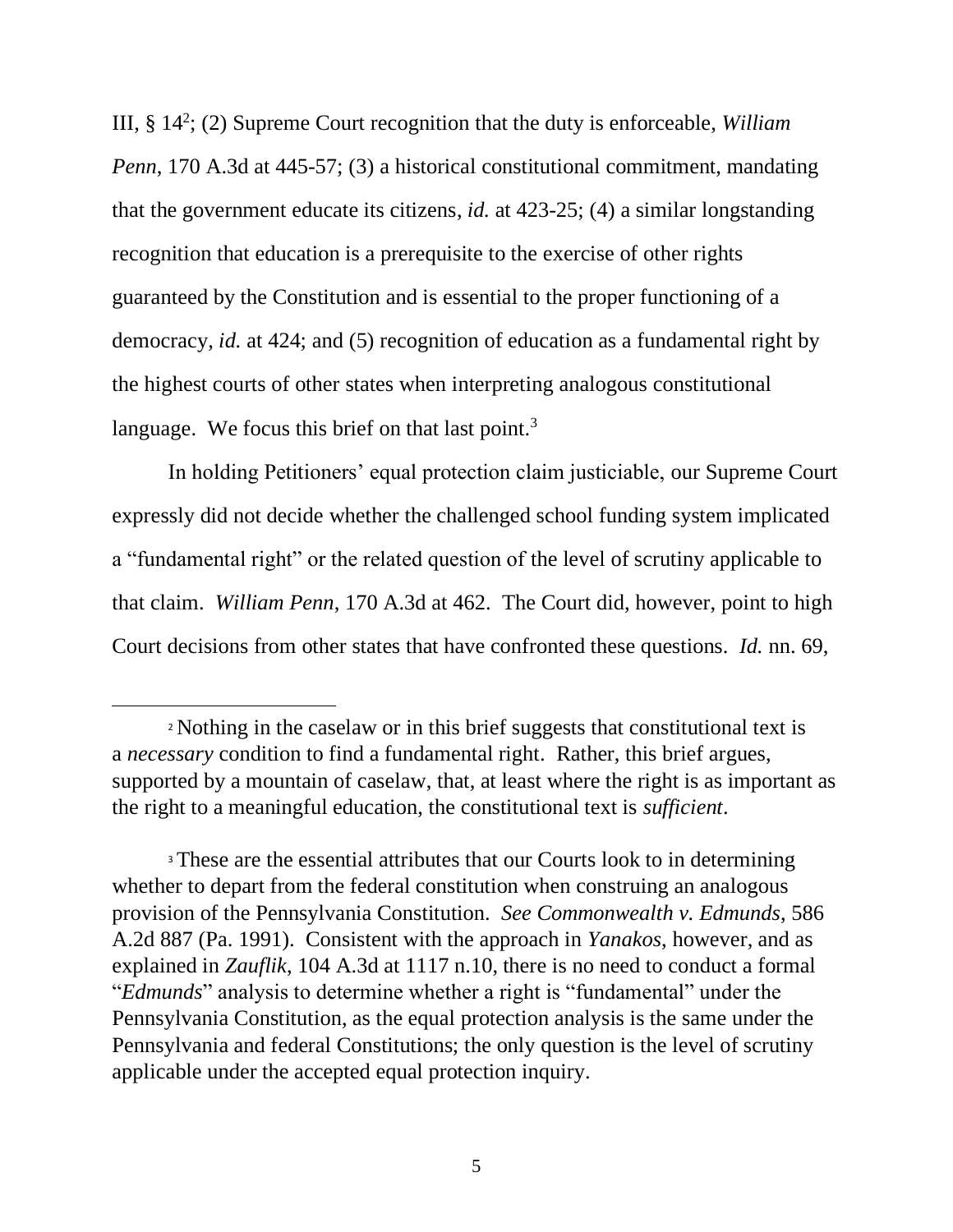70. Of course, the Court had no need to review or analyze these rulings, instead leaving it to this Court, at least initially, to determine what guidance this caselaw provides. The Supreme Court suggested these decisions have produced a "conflicting array of rulings," *id.*, but a careful review of that caselaw reveals that the array actually gives quite clear guidance.

The overwhelming thrust of that caselaw is that a school funding scheme that relies heavily on the wealth of the local school district to determine the funding available to educate schoolchildren implicates fundamental rights; that a grossly inadequate level of funding available to many school districts to provide the level of education that every child deserves and that the constitution demands is constitutionally suspect; and that equal protection challenges to such schemes need to be examined through a strict scrutiny lens. Cases to the contrary are inapposite, as they rely on constitutional provisions, legal principles, or factual circumstances that simply are not applicable here.

> 1. Persuasive precedent from other jurisdictions firmly supports the conclusion that education is a fundamental right, the unequal provision of which should be subjected to strict scrutiny.

In footnotes 69 and 70, the Supreme Court listed high court decisions from 11 states that held education, or an equal opportunity for an education, constitutes a fundamental right, all in the context of challenges to the inequity of school funding schemes which produce disturbing disparities in funding and educational opportunity based entirely on the vagaries of the strength of the local tax base. These decisions are instructive, fully applicable here, and highly persuasive.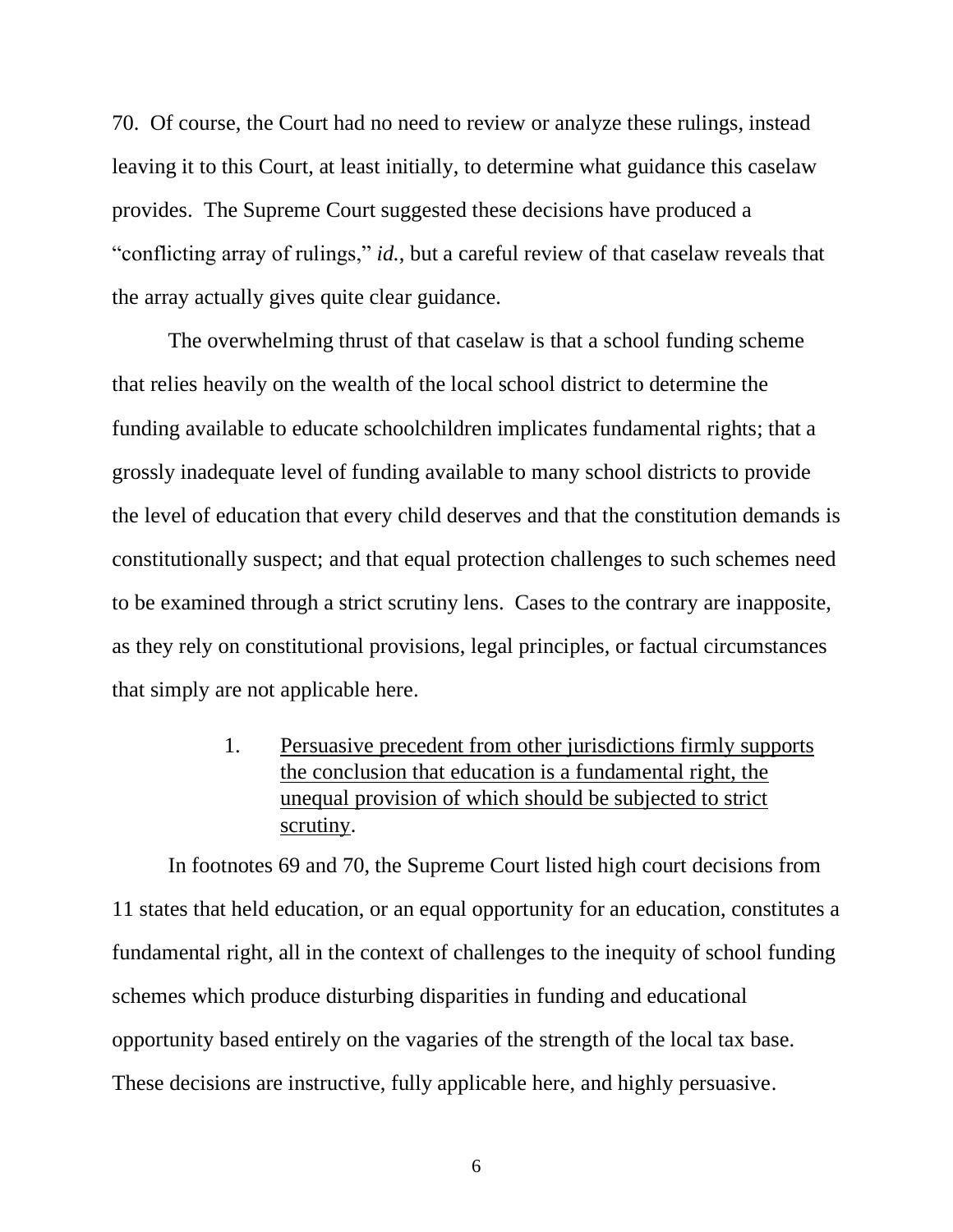We note that the Court did not include *San Antonio Independent School District v. Rodriguez*, 411 U.S. 1 (1973), in the list of cases that could provide guidance. And with good reason. The decision in *Rodriguez* "was a consequence of the United States Constitution's conspicuous and complete silence on the very topic of education. This renders the High Court's determination on the question of an individual right immaterial to the Pennsylvania Constitution, which, obviously, is not at all silent on the topic." *William Penn*, 170 A.3d at 460.

We discuss the 11 state cases largely in the order presented by our Supreme Court, but the reasoning of these decisions can be summarized in one sentence: Standing alone (and consistent with Pennsylvania precedent, *supra*, pp. 3-4), the importance placed upon education by the text and history of the state constitution points toward its status as a "fundamental right"; but, *in combination with* the critical importance of education in the life of a citizen in a democratic society, the right to a meaningful education is surely "fundamental" for purposes of equal protection analysis.

In *Serrano v. Priest*, 557 P.2d 929 (Cal. 1976) (*Serrano II*), the California Court re-affirmed the reasoning of its earlier, path-breaking decision in *Serrano v. Priest*, 487 P.2d 1241, 1255–59 (Cal. 1971) (*Serrano I*), finding a "fundamental interest" in education implicated by the State's unequal school funding scheme. *Serrano II*, 557 P.2d at 951-52. The *Serrano* decisions rely both on the importance placed by the California constitution itself on education, *see Serrano I*, 487 P.2d at 1258; *Serrano II*, 557 P.2d at 952 n.48, and the critical importance of education for success and meaningful participation in a democratic society.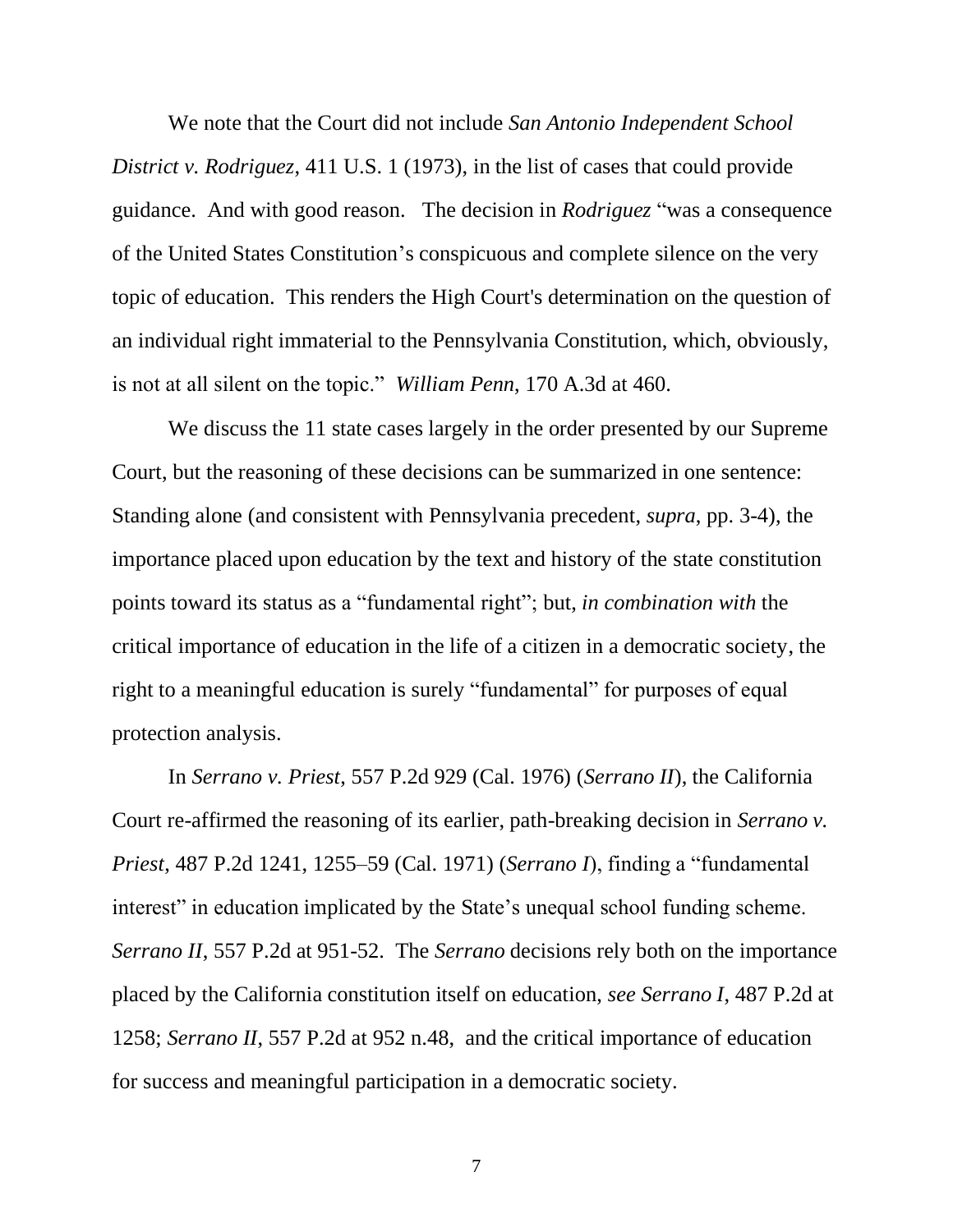The California Court emphasized the dual propositions that "education is a major determinant of an individual's chances for economic and social success in our competitive society" *and* that "education is a unique influence on a child's development as a citizen and his participation in political and community life." *Serrano I*, 487 P.2d at 1255-56. Focusing particularly on the inequality of educational opportunity at the heart of plaintiffs' equal protection claim, the Court reasoned that, "[u]nequal education . . . leads to unequal job opportunities, disparate income, and handicapped ability to participate in the social, cultural, and political activity of our society."

The Court placed particular reliance on the manifest relationship of education to the right to vote, which itself "has been regarded as a fundamental right because it is 'preservative of other basic civil and political rights.'" *Id.* at 1258 (quoting *Reynolds v. Sims*, 377 U.S. 533, 562 (1964)). So too, the Court held, is education. "At a minimum, education makes more meaningful the casting of a ballot. More significantly, it is likely to provide the understanding of, and the interest in, public issues which are the spur to involvement in other civic and political activities." *Id.* Our Supreme Court has noted this same, critical connection. *See William Penn*, 170 A.3d at 424 (framers of Education Clause "appear to have linked the importance of public education to the success of democracy").

Finally, the California Court noted the importance that the State itself has placed on education, in particular, by making school attendance compulsory. *Id.* at 1259.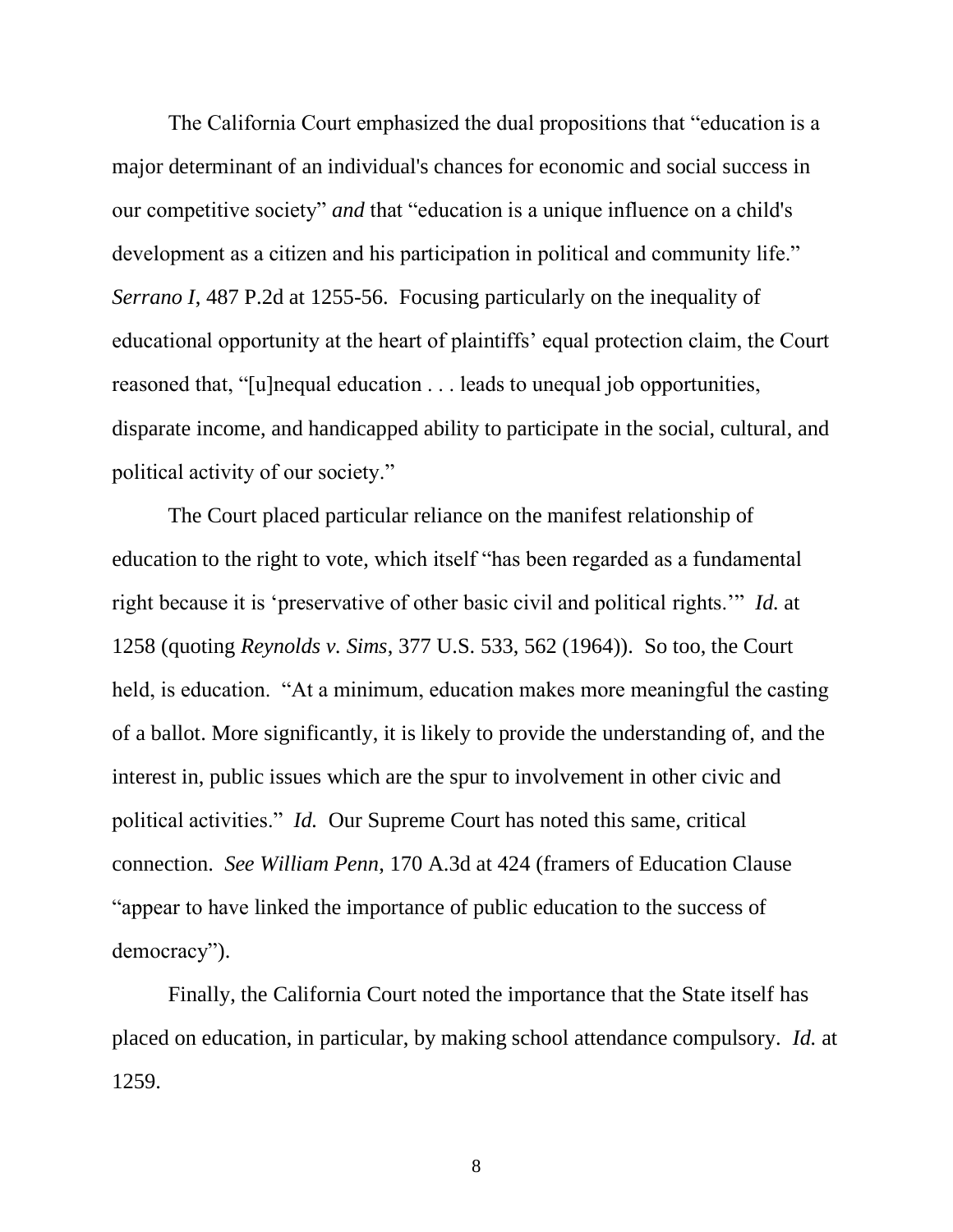All of that can be said regarding few, if any, other rights. *Id.* at 1255-59.

The Connecticut Court relied on similar considerations in *Horton v. Meskill*, 376 A.2d 359, 372–75 (Conn. 1977), noting that Connecticut, for centuries, has made school attendance compulsory, *id.* at 374, and has demonstrated the importance of education by imposing on the Legislature a mandatory constitutional duty to provide for education. *Id.*

In Kentucky, the Court relied heavily on the history of its state constitution's education clause, noting that the framers deemed education "the most vital question that can come before [the convention]." *Rose v. Council for Better Educ., Inc.*, 790 S.W.2d 186, 205 (Ky. 1989). The framers considered education so vital because, *inter alia*, it is necessary "for training the State's children] to be good citizens"; "to assure that students develop patriotism and understand our government"; and to ensure "the prosperity of a free people"; and because, without a sufficient education, the children "cannot hope to succeed." *Id.*

Critical to a challenge to the State's inequitable funding scheme, the Court noted that the framers were particularly concerned to develop a "system of practical equality in which the children of the rich and poor meet upon a perfect level and the only superiority is that of the mind." *Id.* The framers' ultimate goal was to see to it that "[t]he boys of the humble mountain home stand equally high with those from the mansions of the city. There are no distinctions in the common schools, *but all stand upon one level.*" *Id.* at 206 (emphasis supplied by the Court).

Our Supreme Court has extensively documented the comparable Pennsylvania constitutional history as it relates to the equalizing role of education.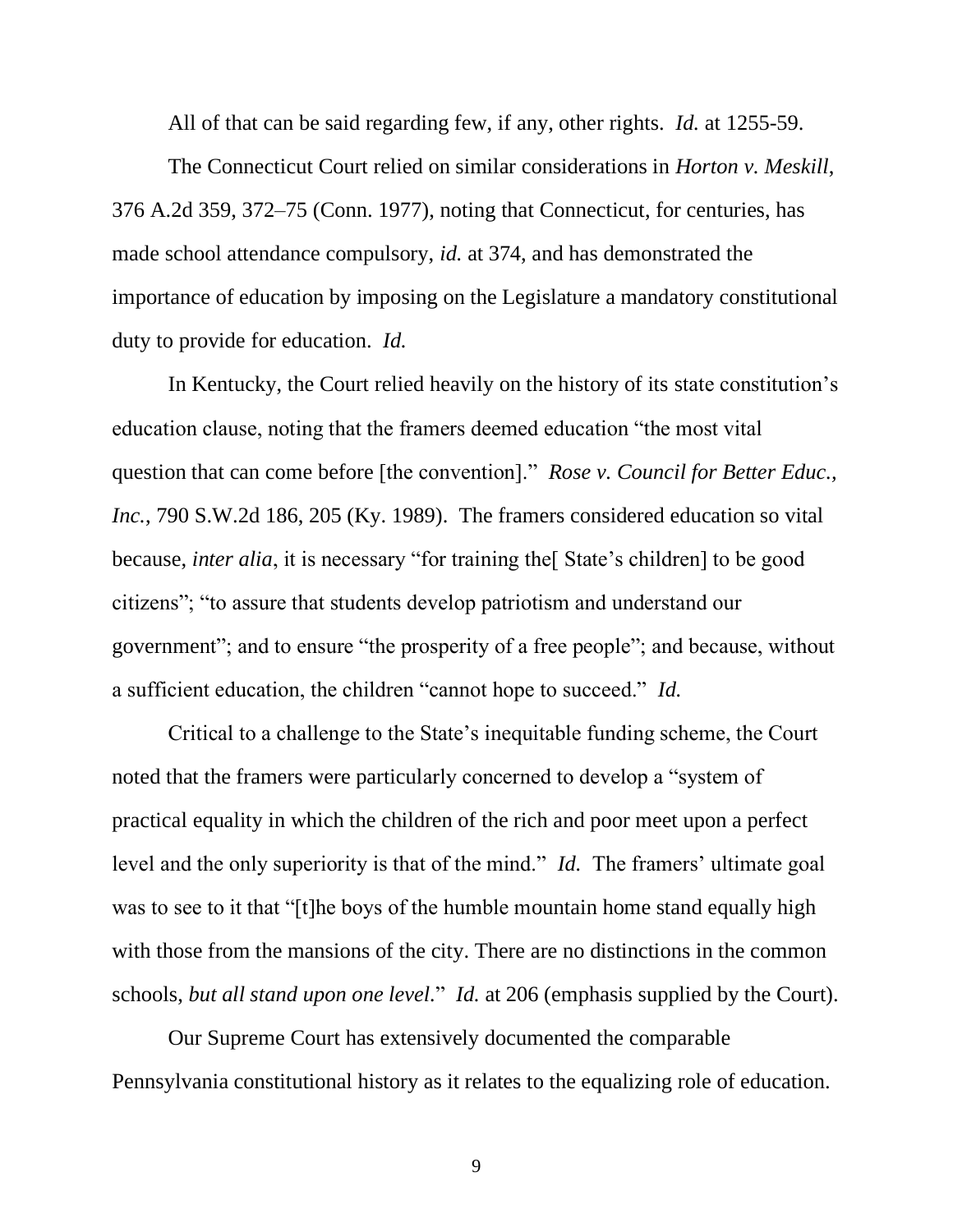*William Penn*, 170 A.3d at 418-25. Suffice it to say here that the two histories are remarkably similar.<sup>4</sup>

In New Hampshire, the Court was explicit that the fundamental nature of the right to "a State funded constitutionally adequate elementary and secondary education" derives dually from its placement in the constitution and its critical importance to democratic participation. *Claremont Sch. Dist. v. Governor*, 703 A.2d 1353, 1358–59 (N.H. 1997).

As for the constitution, the Court saw particular significance in the fact that "education is deemed so essential to the viability of the State that [the education clause] is one of only two places in the constitution where a duty is affirmatively placed on the legislature." *Id.* The same, of course, can be said of the Pennsylvania constitution.<sup>5</sup>

As for its critical importance to democratic participation, the Court echoed the California view:

[E]ven a minimalist view of educational adequacy recognizes the role of education in preparing citizens to participate in the exercise of voting and first amendment rights. The latter being recognized as

<sup>&</sup>lt;sup>4</sup> We skip over the Massachusetts case next cited by the Supreme Court, *McDuffy v. Sec'y of Exec. Off. of Educ.*, 615 N.E.2d 516 (Mass. 1993), as it relies on the *education clauses* to invalidate a funding scheme and does not address the equal protection or "fundamental right" question.

<sup>5</sup> Contrast this with Chief Justice Saylor's view, *in dissent*, that the placement of an affirmative duty on the Legislature to provide for a thorough and efficient system of education cuts *against* the fundamental nature of the right, given its non-placement in the Declaration of Rights. *William Penn*, 170 A.3d at 488.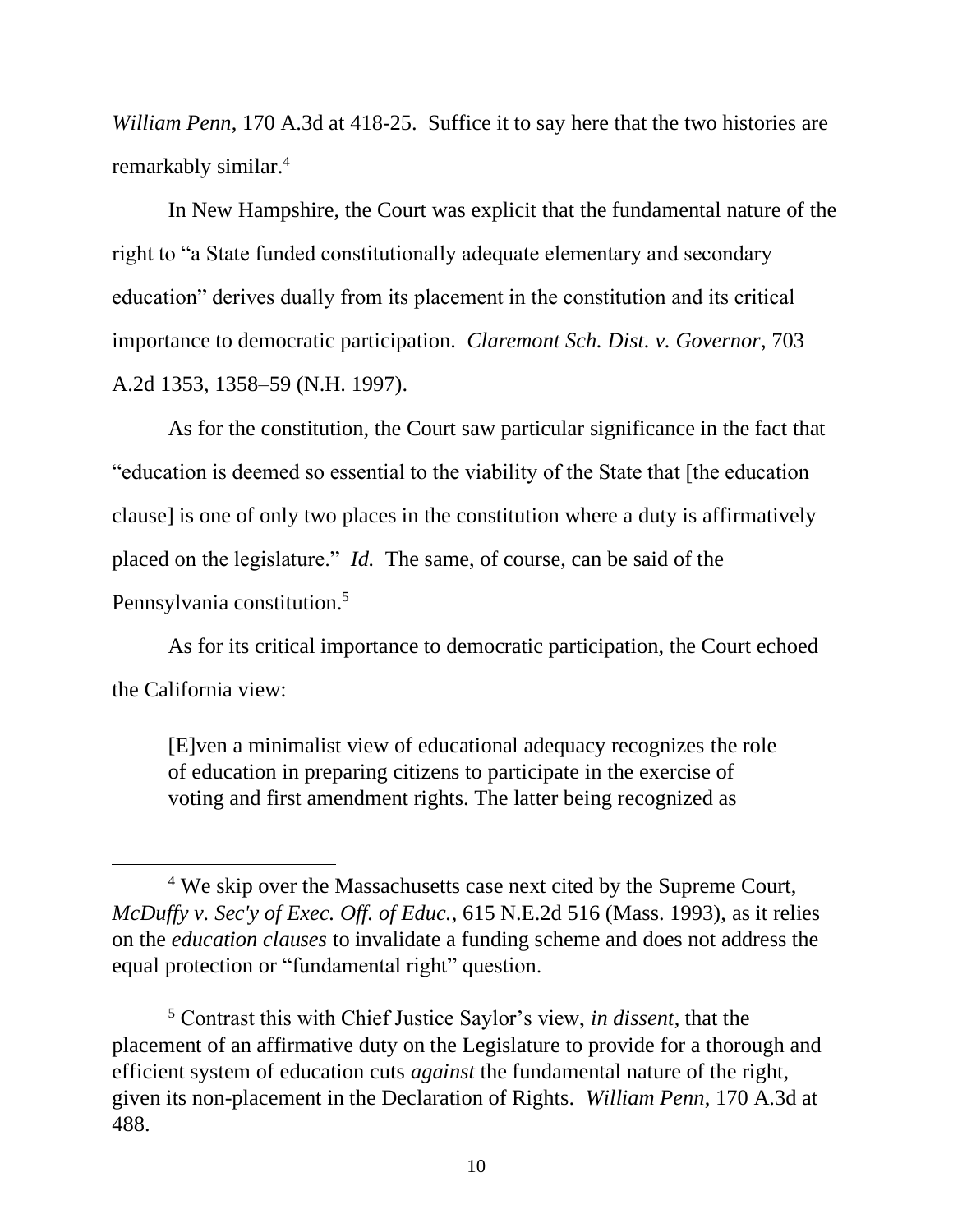fundamental, it is illogical to place the means to exercise those rights on less substantial constitutional footing than the rights themselves.

*Id.*

In North Carolina, the Court concluded that the "right to a sound basic education which would prepare the child to participate fully in society as it existed in his or her lifetime" is a "fundamental right." *Leandro v. State*, 488 S.E.2d 249, 255 (N.C. 1997). The case, though, is distinguishable because North Carolina is one of the few states to place the right to education in its Declaration of Rights. *See id.* (The Wyoming case cited by our Court at n.70 is to like effect. *See Campbell Cty. Sch. Dist. v. State*, 907 P.2d 1238, 1257 (Wyo. 1995).)

The North Dakota Court held that the state constitution recognized a fundamental right to education, which has "at least equal standing with the guarantees of freedom of religion and freedom of speech and press." *See Bismarck Pub. Sch. Dist. No. 1 v. State By & Through N. Dakota Legislative Assembly*, 511 N.W.2d 247, 256, 259 (N.D. 1994) (citation omitted). The North Dakota education provisions (Article VIII), like Pennsylvania's and those of most states, are located in an article separate from the constitution's declaration of rights.

In Wisconsin, the Court required little analysis to hold that the right to equal opportunity for education is a fundamental right. "The involvement of the legislature from the framing of the constitution to the present and the many cases which have come before this court, emphasize that the equal opportunity for education as defined by art. X, sec. 3, is a fundamental right." *Kukor v. Grover*, 436 N.W.2d 568, 579 (Wis. 1989) (citation and emphasis omitted).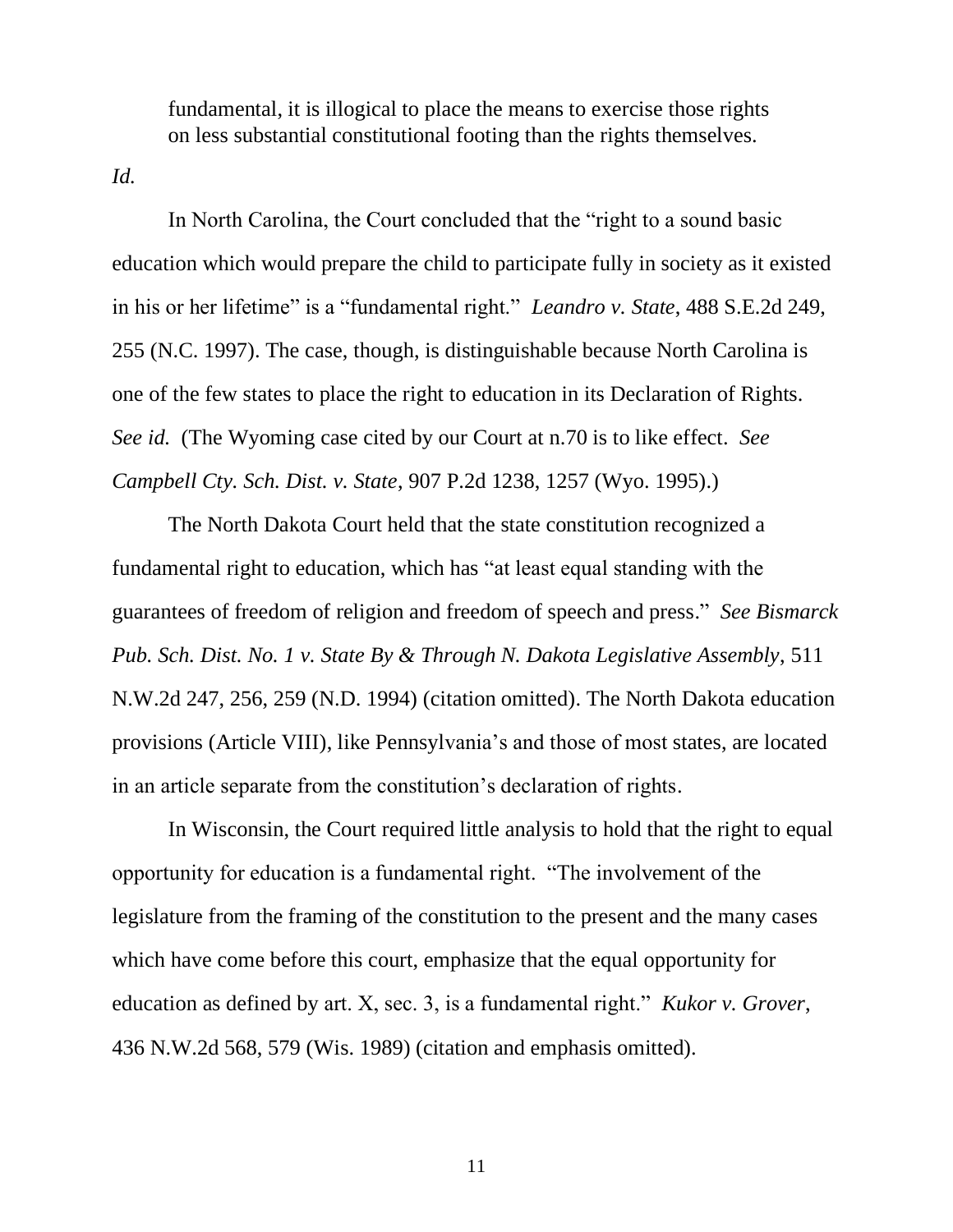Although the Court went on to reject the equal protection challenge to the school funding scheme, the reason for that rejection is *sui generis* to Wisconsin; the Court found that the "right" at issue was defined by the state constitution's very particular education clause, which actually *mandated* the funding scheme that plaintiffs there were challenging. *Id.* The Court's decision was also infused with notions of non-justiciability, *id.* at 582, plainly inconsistent with our Supreme Court's approach to the issue. And the Court emphasized that all children were receiving a "basic" education; had that not been the case, the Court's deference to the Legislature would "abruptly cease." *Id.* We understand that Petitioners, here, have presented substantial evidence to the contrary.

In footnote 70, our Supreme Court identified two additional cases.

In Minnesota, the Court succinctly concluded that education is a fundamental right, both "because of its overall importance to the state" *and*  "because of the explicit language used to describe this constitutional mandate. While a fundamental right cannot be found '[a]bsent constitutional mandate,' *Rodriguez,* 411 U.S. at 33, . . . the Education Clause *is* a mandate, not simply a grant of power." *Skeen v. State*, 505 N.W.2d 299, 313 (Minn. 1993) (emphasis in original).

As in Wisconsin, the Minnesota Court nonetheless found the school funding system satisfied equal protection, in part because of unique wording of the Minnesota constitution, but primarily because plaintiffs there *conceded* they were receiving "an adequate education." *Id.* at 315-16. More recently, however, the same Minnesota Court allowed an equal protection challenge to the State's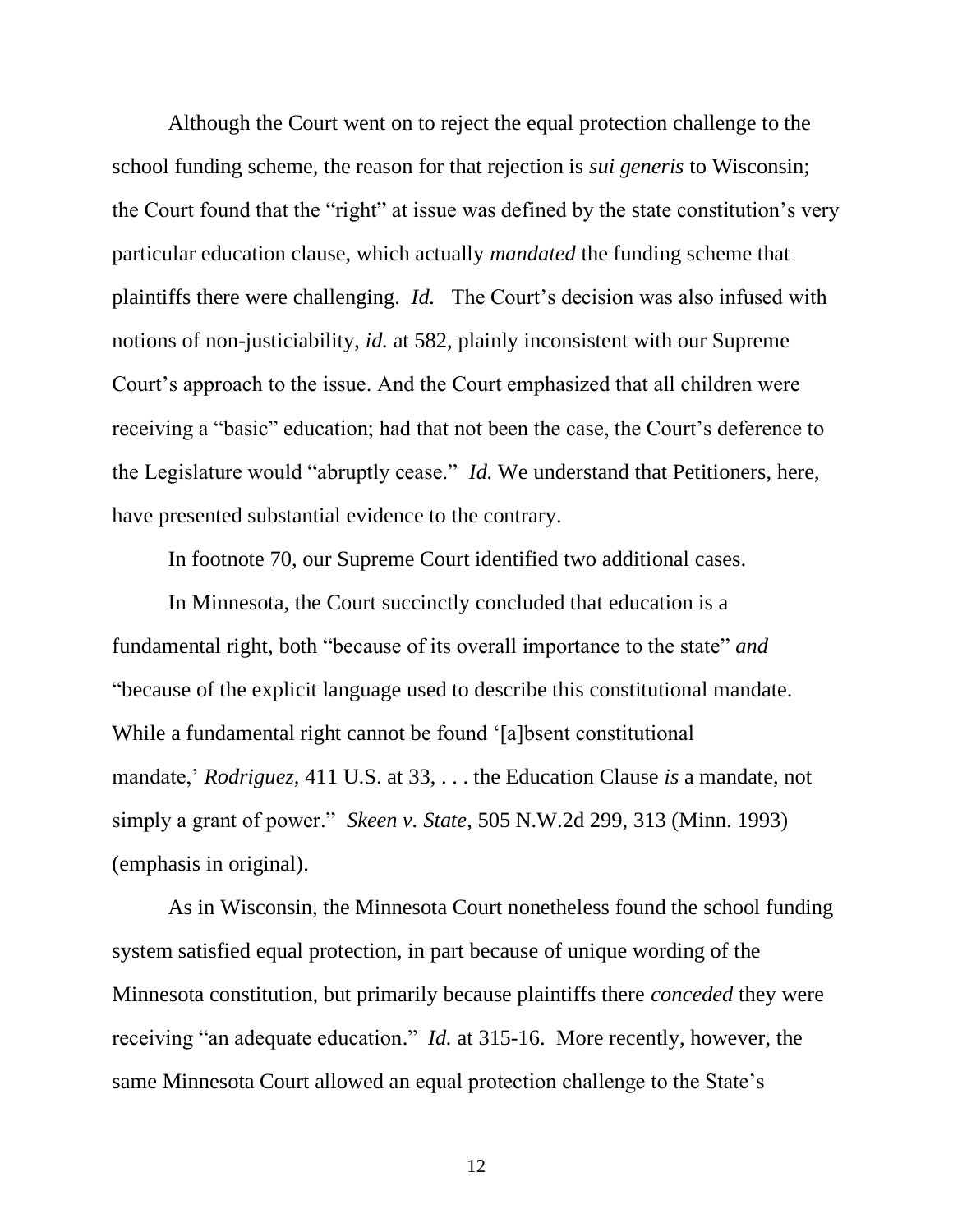education financing system to go forward, as plaintiffs there alleged they were not receiving the adequate education that had been conceded 25 years earlier. *See Cruz-Guzman v. State*, 916 N.W.2d 1, 11 (Minn. 2018) ("The fundamental right recognized in *Skeen* was not merely a right to anything that might be labeled as "education," but rather, a right to a general and uniform system of education that is thorough and efficient, that is supported by sufficient and uniform funding, and that provides an adequate education to all students in Minnesota.").

In West Virginia, the Court, after reviewing cases from jurisdictions with similar constitutional language, concluded that "the mandatory requirement of ... Article XII, Section 1 of our Constitution [("The Legislature shall provide, by general law, for a thorough and efficient system of free schools.")], demonstrates that education is a fundamental constitutional right in this State." *Pauley v. Kelly*, 255 S.E.2d 859, 878 (W. Va. 1979).

In sum, we submit that the foregoing extensive line of cases demonstrates persuasively that, under the Pennsylvania constitution, as with the constitutions of so many other states, education is a fundamental right.

#### 2. Five other cases cited by the Court do not directly address the question, but most of them still provide strong support.

Our Supreme Court also cited five cases in footnote 69 preceded by a "*cf.*" signal. The first three cases provide strong support for the "fundamental right" conclusion and the application of strict scrutiny; the other two are of no moment either way.

In Tennessee, Arkansas, and Arizona, the Courts did not need to reach the fundamental right or strict scrutiny question, relying instead on other grounds to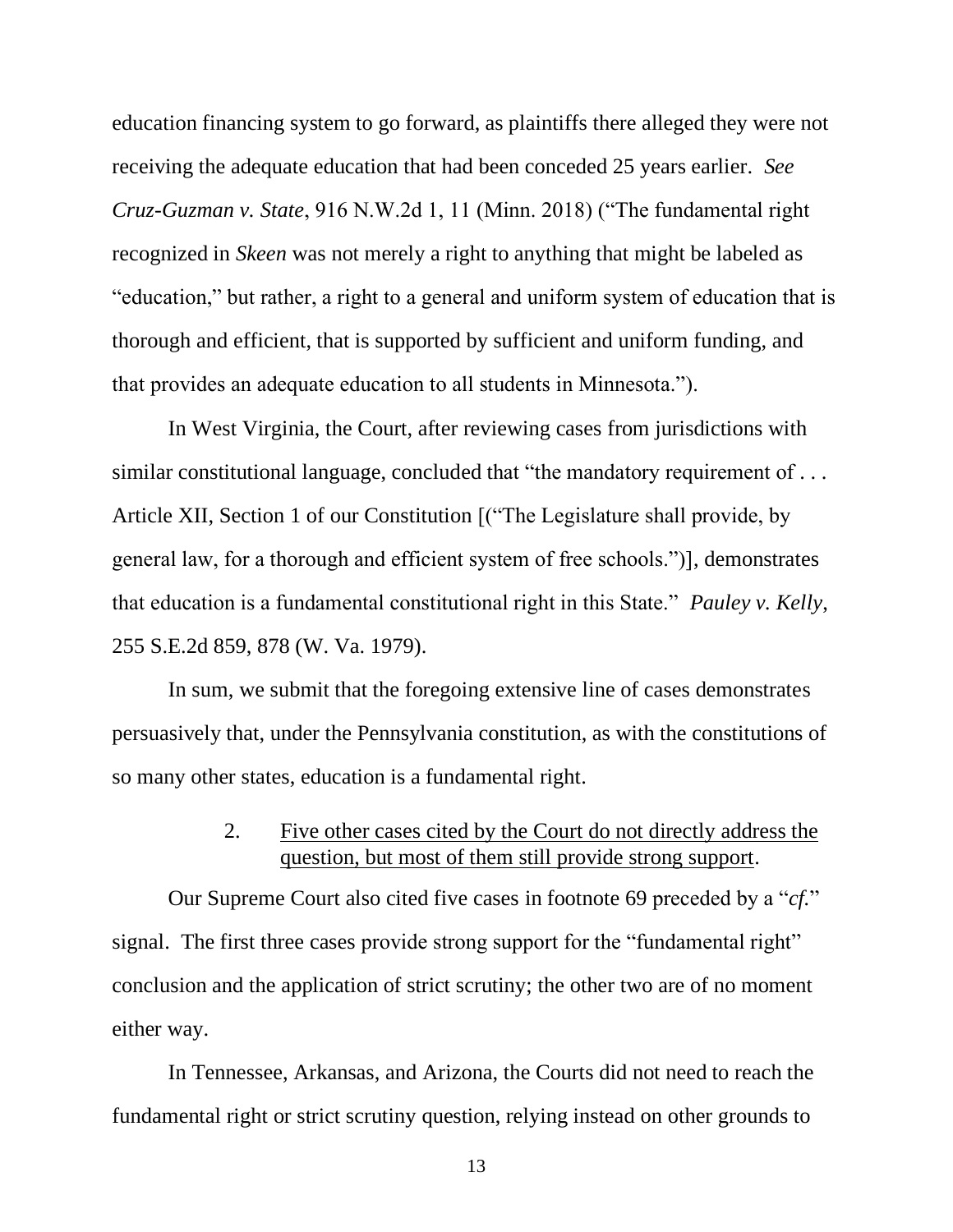invalidate funding schemes that produced gross disparities in funding or education quality. In Tennessee and Arkansas, the Courts found the funding schemes *failed even the rational basis test*. *Tennessee Small Sch. Sys. v. McWherter*, 851 S.W.2d 139, 151, 154 (Tenn. 1993) (relying on both the critical importance of education for societal success and on an Education Clause not dissimilar to ours to conclude that the "opportunity for education [is a] right which must be made available to all on equal terms"); *DuPree v. Alma Sch. Dist. No. 30*, 651 S.W.2d 90, 93 (Ark. 1983) (to same effect). In Arizona, the Court applied equal protection-like principles under the Education Clause itself. *Roosevelt Elementary Sch. Dist. No. 66 v. Bishop*, 877 P.2d 806, 811 (Ariz. 1994) (plurality opinion). Concurring justices in two of the cases would have gone farther and reached the strict scrutiny question. *See Dupree*, 651 S.W.2d at 97 (Purtle, J., concurring) ("the right to a free public education is fundamental [as the Constitution] clearly mandates the state to provide a free school system to safeguard liberty and provide a bulwark for free and good government"); *Roosevelt*, 877 P.2d at 816-17 (Feldman, C.J., concurring) (to same effect).

In *Neeley v. West Orange-Cove Consolidated Independent School District*, 176 S.W.3d 746 (Tex. 2005), no equal protection or fundamental right claim was presented. Our Supreme Court's suggestion at n.69 that the Texas Court "reject[ed] fundamental right formulation *and* rational basis" was misplaced; the issue simply was not addressed. The Texas Court, did, however, invalidate the school funding system, holding that the system's heavy reliance on local property taxes compels local districts to increase those taxes to such an extent that the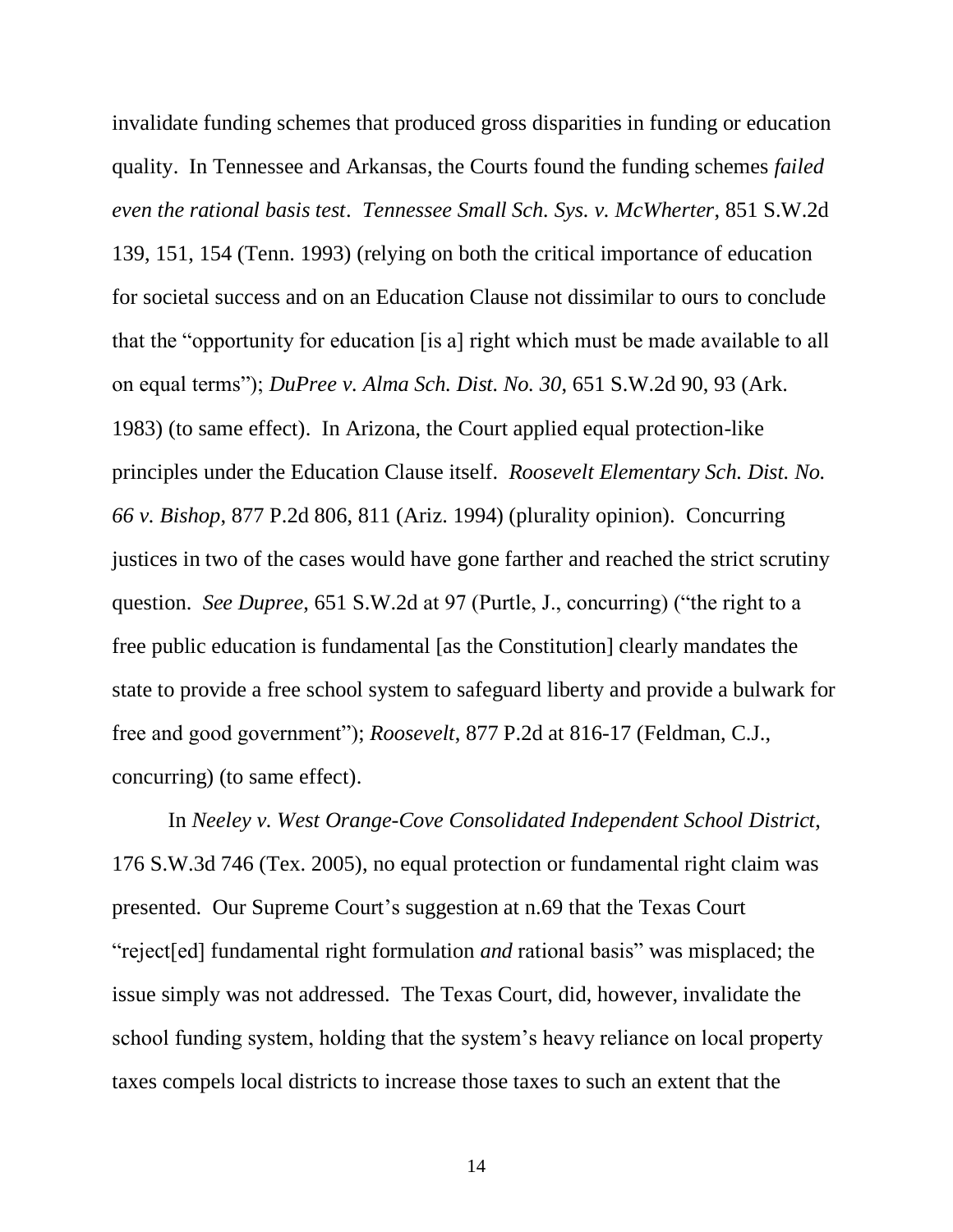system violated a unique Texas constitutional provision relating to property taxes. *Id.* at 794-98.

Finally, *Seattle School District No. 1 v. State*, 585 P.2d 71 (Wash. 1978), holds that the mandatory duty imposed by Washington's education clause necessarily creates an enforceable "right" in schoolchildren "to have the State make ample provision for their education." *Id.* at 91. The case, however, arguably is distinguishable, as the Washington constitution makes the Legislature's education responsibilities a "*paramount* duty." *Id.* (emphasis added).

### 3. Those cases that reject the "fundamental right" claim are entirely inapposite.

As previously noted, our Supreme Court suggested that there is a "conflicting array" of cases on the question of whether education should be treated as a fundamental right for purposes of equal protection analysis, but the Court had no cause to review that caselaw in any detail. In fact, the cases cited in the Supreme Court's "*but see*" string cite, 170 A.3d at 463 n.69, are all inapposite.

The Georgia Court's rejection of a fundamental right argument is thoroughly distinguishable. *See McDaniel v. Thomas*, 285 S.E.2d 156 (Ga. 1981). Most critically, the Georgia constitution's education article, in stark contrast to Pennsylvania's, contains 19 separate provisions, some quite detailed, spelling out how education is to be financed. Unsurprisingly, the Court was unwilling to find a system that was largely *dictated* by the constitution to be in *violation* of that same constitution. *Id.* at 166.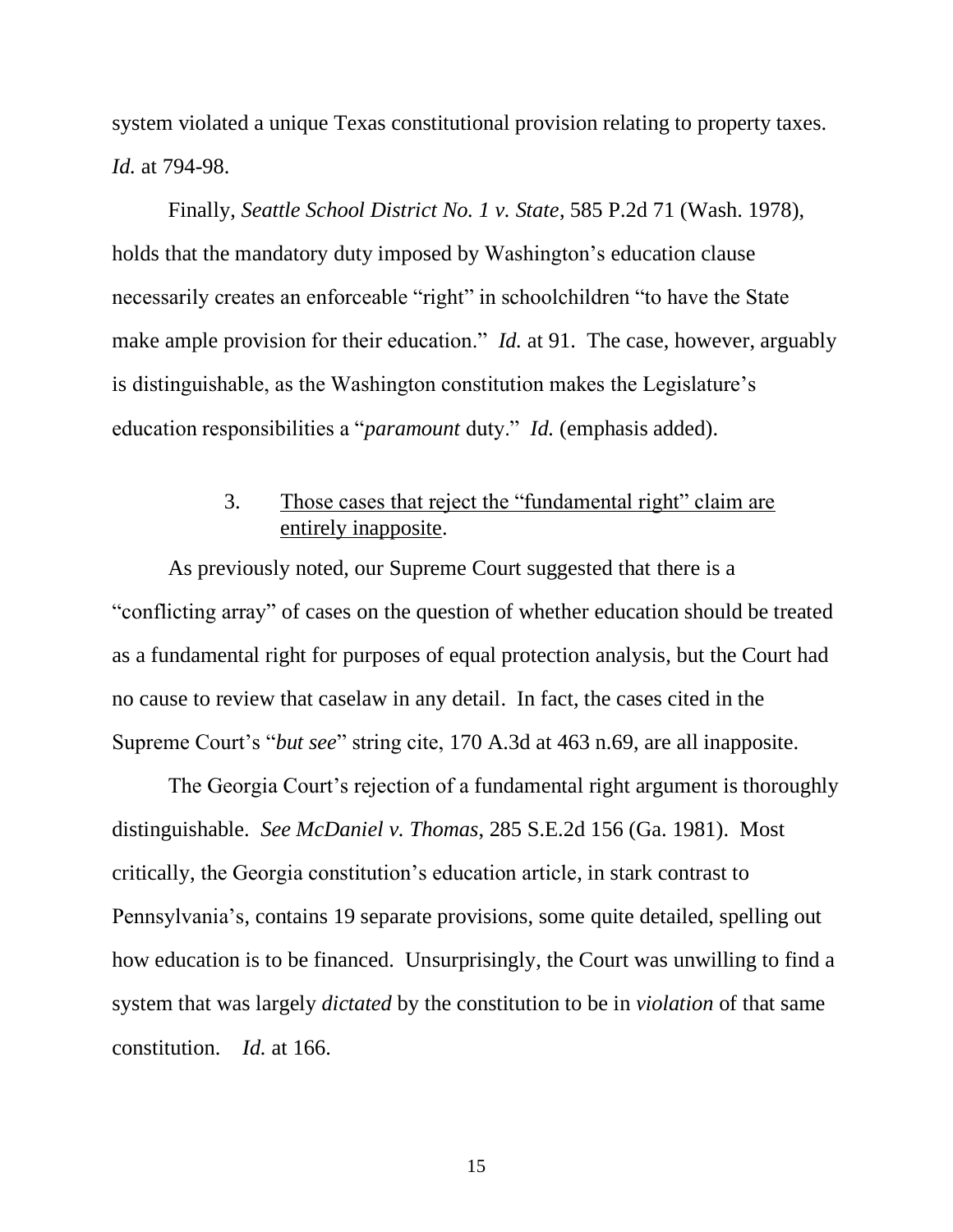The Court further explained its unwillingness to apply strict scrutiny to Georgia's school funding scheme by noting the judiciary's "lack [of] expertise" in matters of taxation, particularly when they implicate "difficult questions of educational policy. \* \* \* Education, perhaps even more than welfare assistance, presents a myriad of intractable economic, social, and even philosophical problems." *Id.* at 167 (quoting *Rodriguez*, 411 U.S. at 42).<sup>6</sup> But these justiciability concerns were expressly rejected by our Supreme Court, *see William Penn*, 170 A.3d at 460.

Further, the Georgia Court construed the equal protection challenge as demanding "inflexible statewide uniformity in expenditure." *McDaniel*, 285 S.E.2d at 166. But this is not what Petitioners here are demanding, and our Supreme Court has recognized the argument for what it is: "the straw man of funding equality." *William Penn*, 170 A.3d at 449. 7

Finally, the Georgia Court was addressing an equal protection challenge in the context of a system where the Court found no evidence that "existing state funding for public education deprives students in any particular school district of basic educational opportunities." *McDaniel*, 285 S.E.2d at 165. As noted

<sup>6</sup> *See also McDaniel*, 285 S.E.2d at 165 (noting "the inherent difficulty in establishing a judicially manageable standard for determining whether or not pupils are being provided an adequate education") (internal quotation marks omitted).

<sup>7</sup> *Cf. Danson v. Casey*, 399 A.2d 360, 366 (Pa. 1979) ("the only judicially manageable standard this Court could adopt would be the rigid rule that each pupil must receive the same dollar expenditures"); *William Penn*, 170 A.3d at 449 (expressly rejecting this aspect of *Danson*).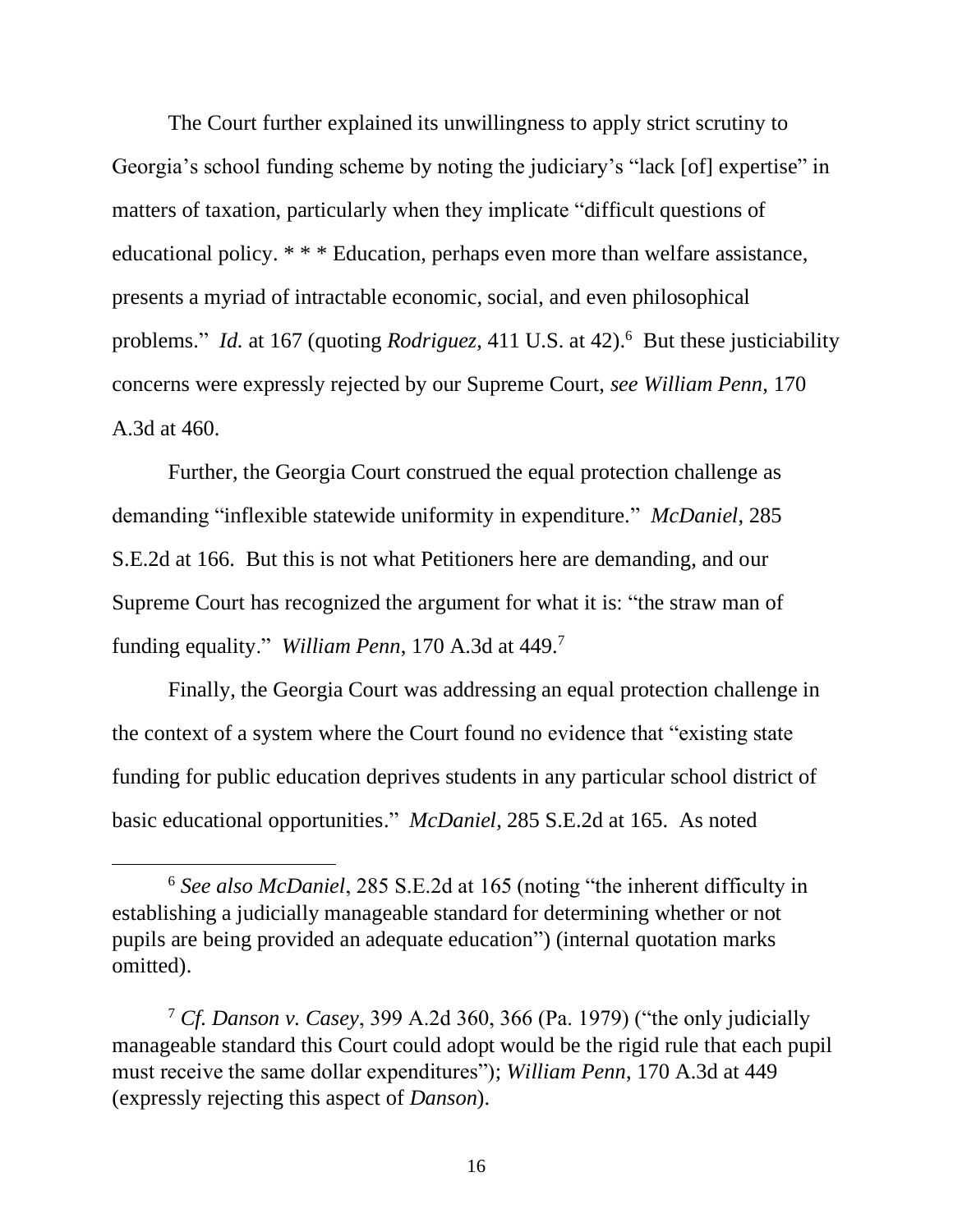previously, we understand that Petitioners here have presented very different evidence.

The decision in *Thompson v. Engelking*, 537 P.2d 635 (Idaho 1975), is entirely distinguishable because Idaho law, at the time, did not even recognize the *availability* of strict scrutiny, let alone a heightened scrutiny based on a fundamental right. Under the Idaho equal protection clause, the only available mode of review was the "rational basis" test, and the Court expressly declined to adopt the federal "two-tiered" mode of analysis, *id.* at 643-45, "encumbered as it is with serious problems," *id.* at 645. So any discussion of whether education is a fundamental right was, by the Court's own admission, entirely *dicta*. *See id.* ("for the sake of argument").<sup>8</sup>

The Idaho Court was also plainly influenced by justiciability concerns, *see, e.g.*, *Thompson*, 537 P.2d at 640, 642, and a grave skepticism "concerning the relationship of funds expended per pupil and the equality of educational opportunity," *id.* at 651. Our Supreme Court, however, has soundly rejected the justiciability concerns; and we understand that Petitioners here have presented ample evidence to demonstrate the causal connection of funding to educational quality. *See also In re Formation of Indep. Sch. Dist.*, 260 A.3d at 939 n.13 (Pa. 2021) ("[t]he centrality of school financing to effectuate the constitutional mandate

<sup>8</sup> The Idaho Court's reliance in this regard on *Robinson v. Cahill*, 303 A.2d 273, 294 (N.J. 1973), is nonetheless odd, given *Robinson*'s holding that the State's duty to "maintain[] and support[] 'a thorough and efficient system of free public schools' . . . can have no other import" other than to mandate "equal educational opportunity." *Id.* at 294; *see Thompson*, 537 P.2d at 646.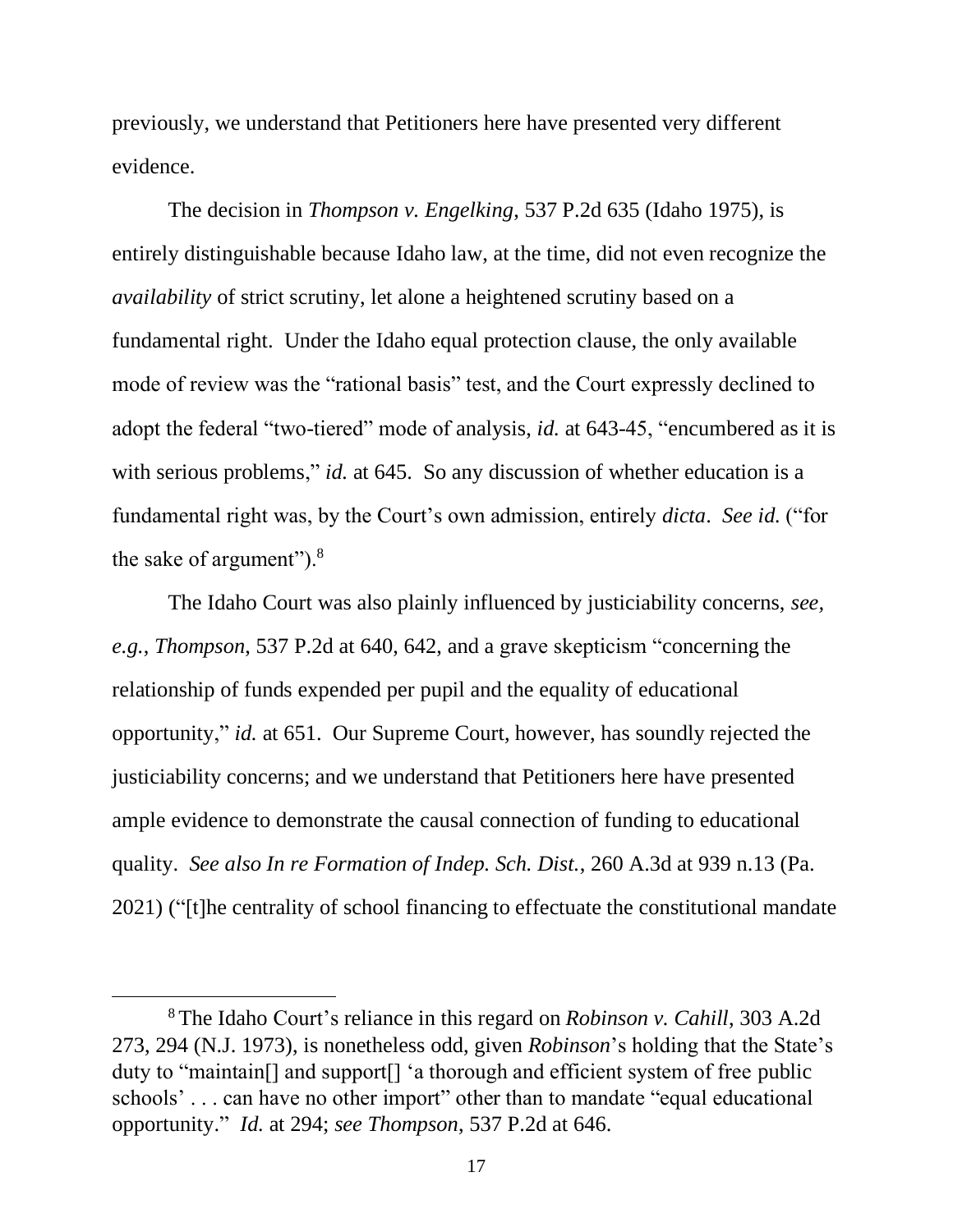of a thorough and efficient system of public education was recently highlighted in *William Penn*").

The Indiana Court's rejection of a fundamental right is not relevant here, as the Indiana Constitution apparently does not even require a bare minimum level of education adequacy:

[T]he Education Clause . . . speaks only of a general duty to provide for a system of common schools and does not require the attainment of any standard of resulting educational quality. [It does] not require or prescribe any standard of educational achievement that must be attained by the system of common schools. The Clause says nothing whatsoever about educational quality.

*Bonner ex rel. Bonner v. Daniels*, 907 N.E.2d 516, 521 (Ind. 2009).

Without the existence of any meaningful duty imposed on the Legislature, it is no surprise that the Indiana Court found no correlative fundamental right in the schoolchildren. Indeed, in discussing the equal protection challenge to the school funding system, the Court described the Education Clause as merely providing for "aspirational goals and objectives assigned to the General Assembly." *Id.*

In Kansas, the Court's rejection of a fundamental right must be read against the backdrop of the Court's reading of the state constitution to require deference to the Legislature's determination of educational adequacy, *see, e.g.*, *Unified Sch. Dist. No. 229 v. State*, 885 P.2d 1170, 1186 (Kan. 1994) ("the court will not substitute its judgment of what is 'suitable', but will utilize as a base the standards enunciated by the legislature and the state department of education"), and, critically, the finding that "all schools in Kansas" were able to meet the State's standards, *id*. Thus, in refusing to apply strict scrutiny, the Court emphasized that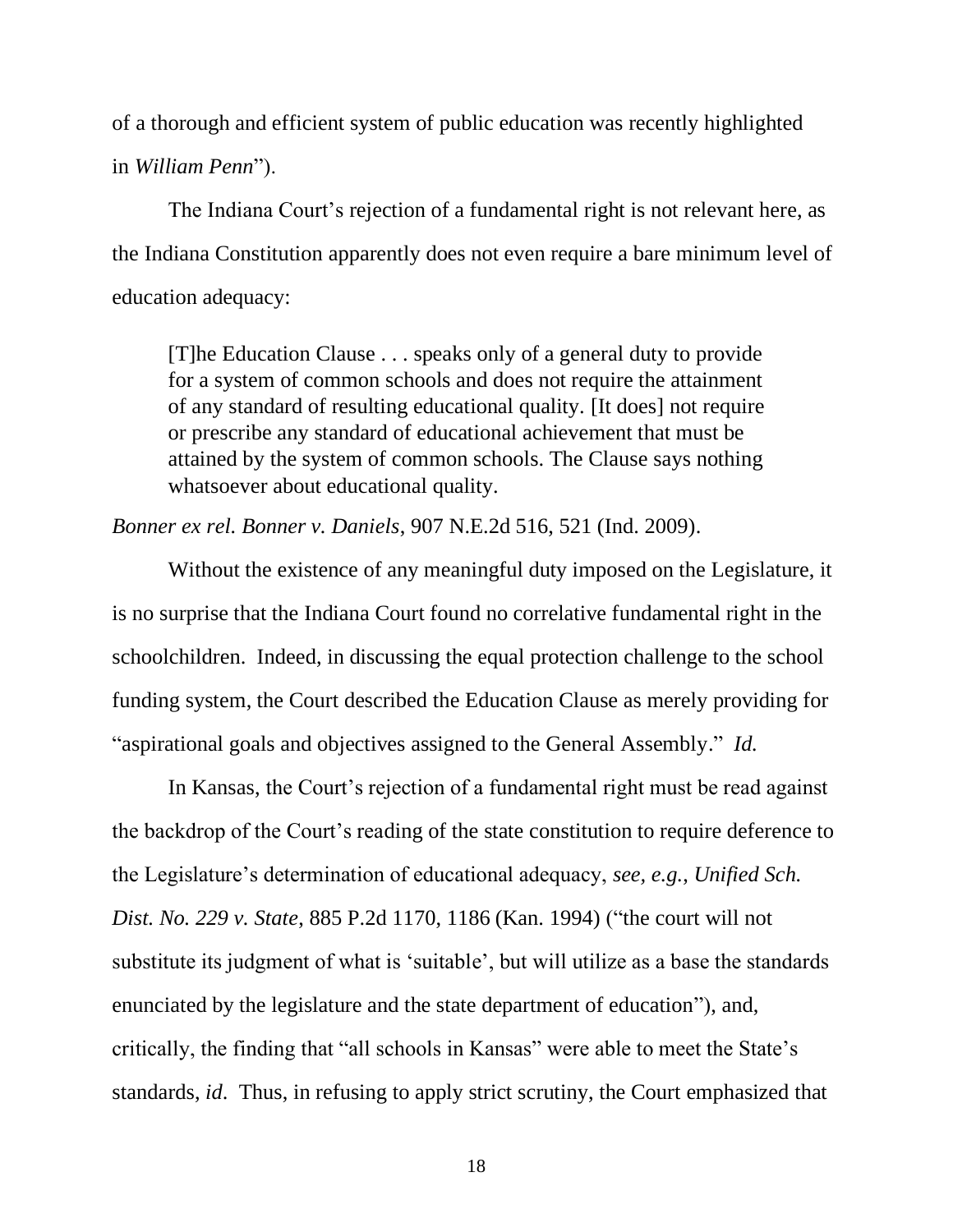the constitution left matters of education policy and taxation to legislative discretion. *Id.* at 1189. The Court was particularly concerned that declaring education to be a fundamental right would leave the Court no choice but to require mathematic exactitude in funding and would leave no room for *any* disparities between districts. *Id.* As already noted, our Supreme Court has rejected this line of reasoning.

Moreover, and far more recently, the Kansas Court invalidated the State school funding scheme as inequitable, without needing to revisit the "fundamental right" question:

[Recent legislation] exacerbate[s] wealth-based disparities, resulting in unacceptable levels. Under these provisions, school districts will not have reasonably equal access to substantially similar educational opportunity through similar tax effort. Stated more precisely, the State has failed to meet its burden of establishing that [the school funding scheme] complies with the equity standard of [the Kansas education clause].

*Gannon v. State*, 402 P.3d 513, 545 (Kan. 2017).

Illinois' rejection of a fundamental right is even more closely tied to its unique constitutional text, history, and interpretation. *Committee for Educ'l Rights v. Edgar*, 672 N.E.2d 1178 (Ill. 1996). The framers of the Illinois Education Clause -- which was not adopted in its current form until 1970 -- were well aware of the growing controversy surrounding the disparities in education finance, *and expressly rejected proposals to "provide for substantial parity of educational opportunity throughout the state." Id.* at 1186-87 (emphasis added). Indeed, any suggestion in the constitution that the State had a primary obligation to provide for school funding in order "to cure inequality in education" was "not a legally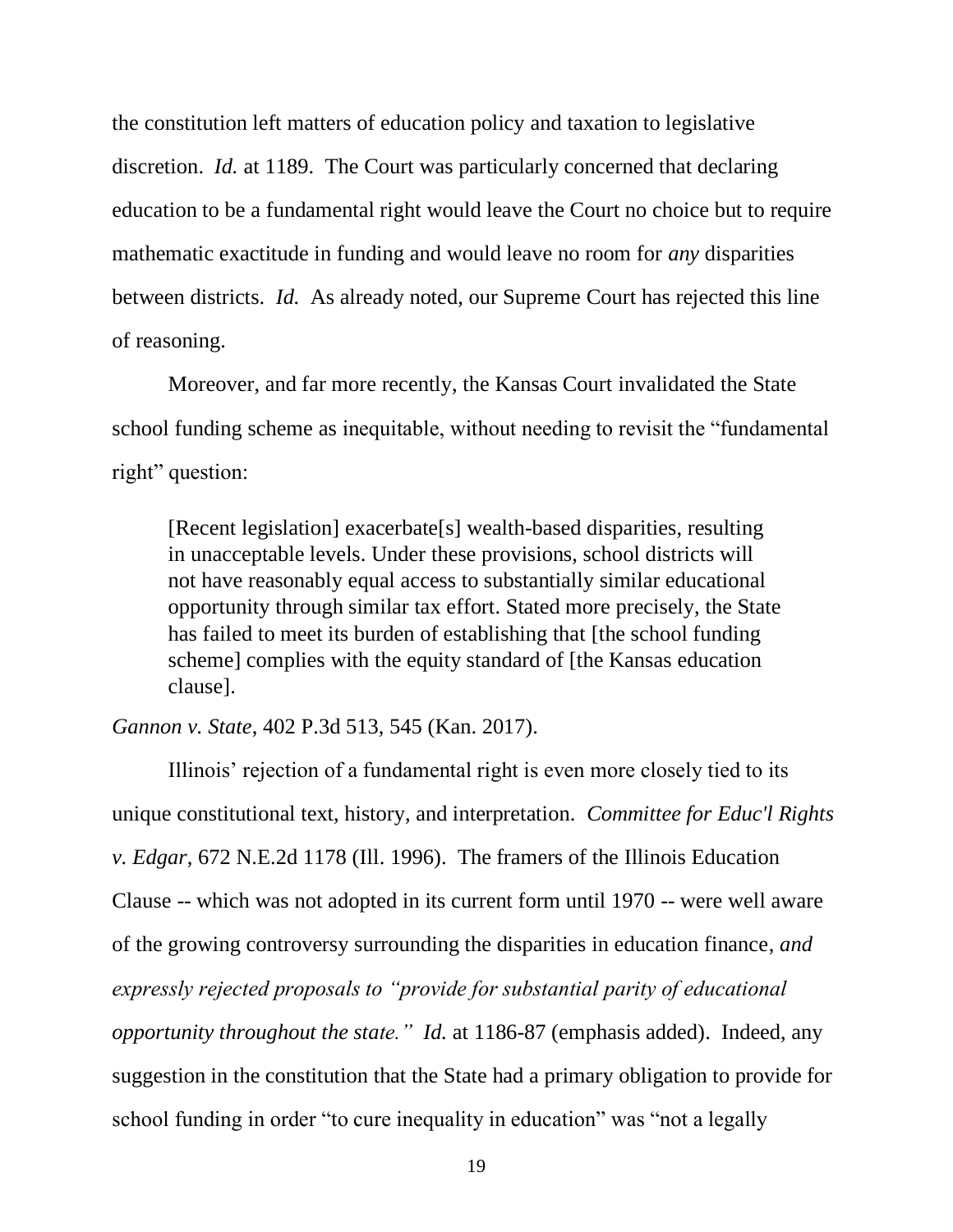obligatory command"; rather, it was an unenforceable, "purely hortatory statement of principle." *Id.* at 1187.

Moreover, the Illinois Court expressly declined to read into the Education Clause an enforceable mandate with regard to education *quality*, holding that determination to be reserved exclusively for the Legislature. *Id.* at 1189-93. Without an enforceable mandate upon the Legislature, the Court naturally would not find any correlative right, let alone a *fundamental* right, to any particular quality of education. Rather, the Court held, a quality education is at most a "fundamental '*goal*'*.*" *Id.* at 1195 (quoting the Education Clause; emphasis supplied by the Court).

Thus, the Court's apparent concern that recognition of education as a fundamental right will open the door to an "affirmative obligation" on the part of government to provide enhanced educational services, *id.* at 1194-95, is of no moment here, because the concern was premised on a state constitution that did not actually impose *any* meaningful affirmative obligation on the government with respect to education. In Pennsylvania, however, the affirmative obligation to provide meaningful educational opportunities derives exclusively from the Education Clause itself; Petitioners' equal protection claim merely demands that those profoundly important opportunities must be offered in a non-discriminatory manner. *Cf. Obergefell v. Hodges*, 576 U.S. 644, 675 (2015) (benefits provided by state-created institution of marriage must be offered in a non-discriminatory manner).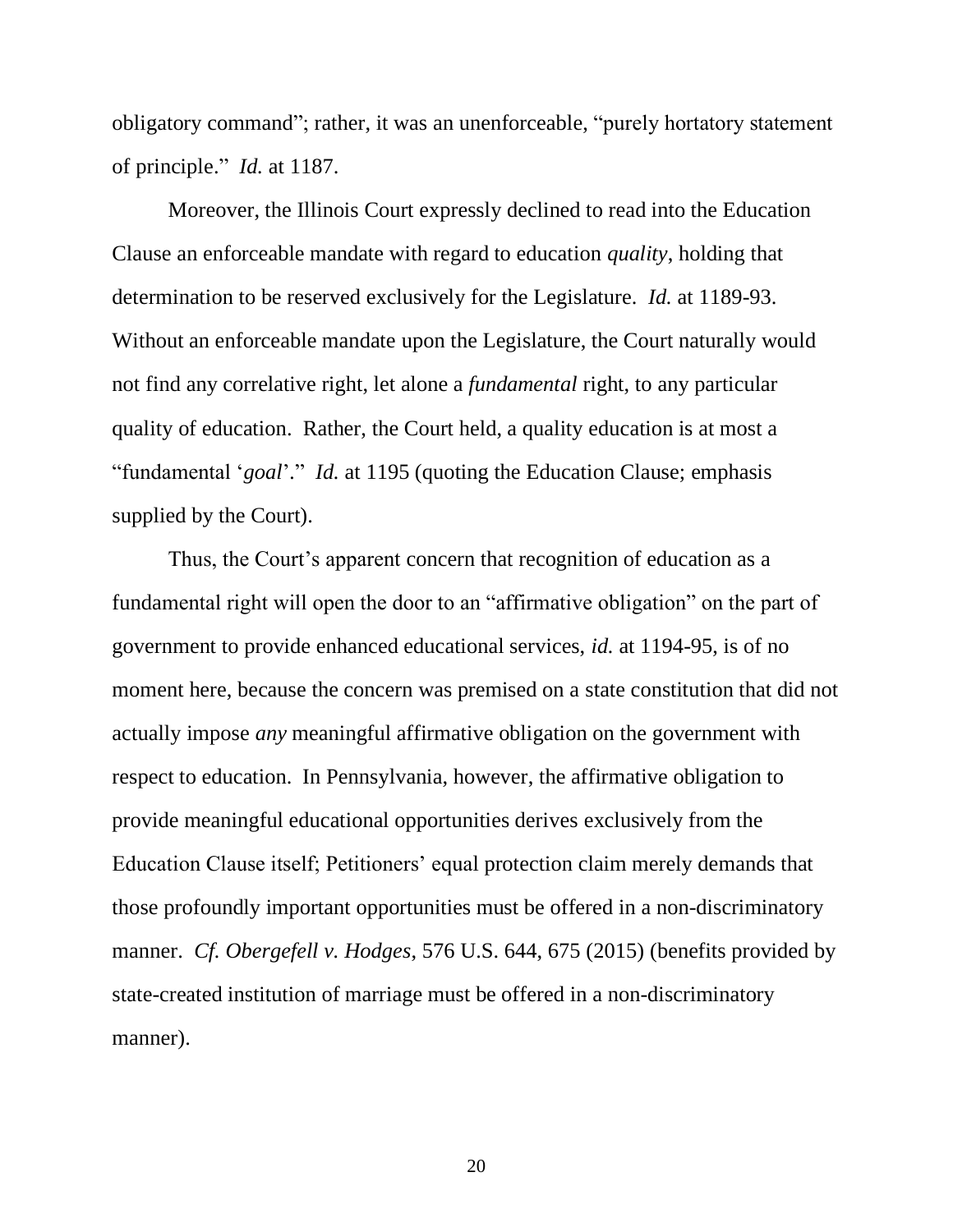The Maryland Court, too, relied on its Education Clause's unique history. The 1864 Maryland Constitution had imposed a series of mandates on the State Legislature to fund schools equitably, but, after much debate on the very question, *all of that language was intentionally removed in 1867*. *Hornbeck v. Somerset Cty. Bd. of Educ.*, 458 A.2d 758, 771-74 (Md. 1983). The Maryland Court held that this history demonstrated an affirmative *rejection* of any constitutional mandate of equality. *Id.* at 776.

The Maryland Court acknowledged that recognizing education as a fundamental right would almost surely "foreordain[] the invalidation" of the funding scheme. *Id.* at 786. The Court explained its substantial reluctance to interfere with legislative discretion, given the Court's "lack of expertise and familiarity" with the underlying issues. Therefore, *working backwards*, and not wishing to engage in strict scrutiny, the Court was determined not to find a fundamental right. *Id.* at 786-87. Though admirable for its candor, the Court's reluctance to review legislative action is in substantial contrast to our Supreme Court's extensive justiciability reasoning.

Finally, as with many of the other distinguishable cases, the Maryland Court was uncomfortable with what it understood to be demanded by the challengers' claim -- mathematical exactitude in per-pupil spending, *id.* at 770, 777 (citing favorably *Danson v. Casey<sup>9</sup>* ), 785-86 -- noting further that it was *not* faced with a

<sup>9</sup> As previously noted, our Supreme Court expressly rejected this aspect of *Danson*. *See supra*, note 7.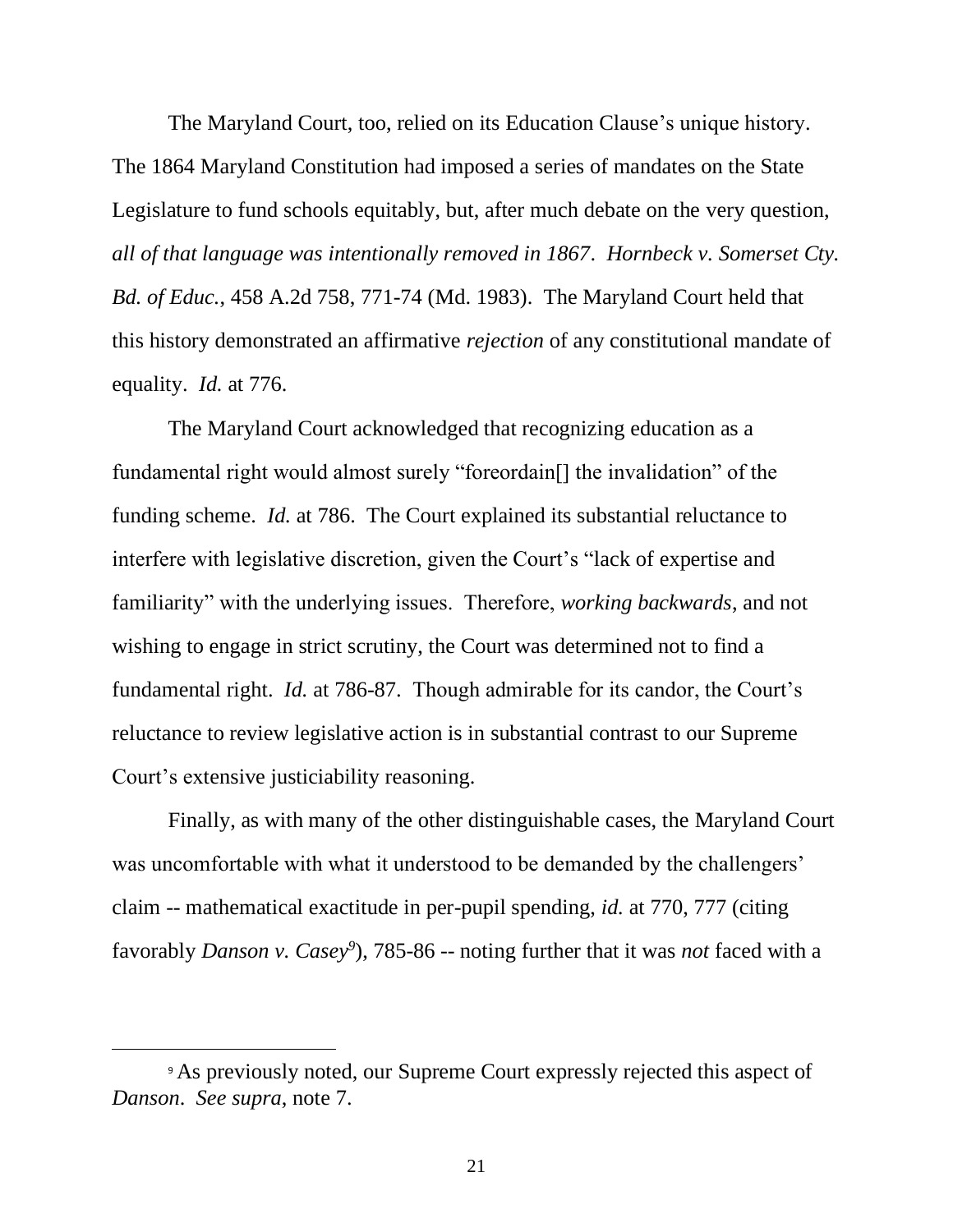case where "the right to an adequate education prescribed under Article VIII of the Maryland Constitution is . . . being denied to any child in this State," *id.* at 787.

The Michigan case is of little precedential significance. It is an unsigned, intermediate appellate court decision, which simply cites to a concurring opinion in an unsigned Supreme Court order in a previous case. *E. Jackson Pub. Sch. v. State*, 348 N.W.2d 303, 305-06 (Mich.App. 1984). That concurring opinion argued that education is not a fundamental right because the Michigan Constitution expressly contemplates the inequalities in education funding that were being challenged, *Milliken v. Green*, 212 N.W.2d 711, 717 (Mich. 1973), and because, in any event -- and in direct opposition to the instant case -- "[t]he obligation of . . . the Legislature . . . to students who live in a school district unable or unwilling to provide an adequate level of educational services or opportunity is . . . not presently before us," *id.* at 718, and "no evidence has been presented that specific, significant educational inequities exist as a result of the current school financing system," *id.* at 718-19. 10

Missouri's rejection of a fundamental right to education was tied to two unique aspects of the Missouri Constitution. First, reminiscent of Maryland, "language regarding equitable educational funding . . . was removed in the 1875 Constitution and never has been restored." *Comm. for Educ. Equal. v. State*, 294 S.W.3d 477, 490 (Mo. 2009). Indeed, the Court notes that the constitution actually "builds in" provisions for substantial funding variability. *Id.* Second, Missouri's

<sup>&</sup>lt;sup>10</sup> The Michigan Constitution provides that education "shall forever be encouraged," and imposes no modifier describing the school system that must be maintained. Mich. Const. Art. 8, §§ 1, 2.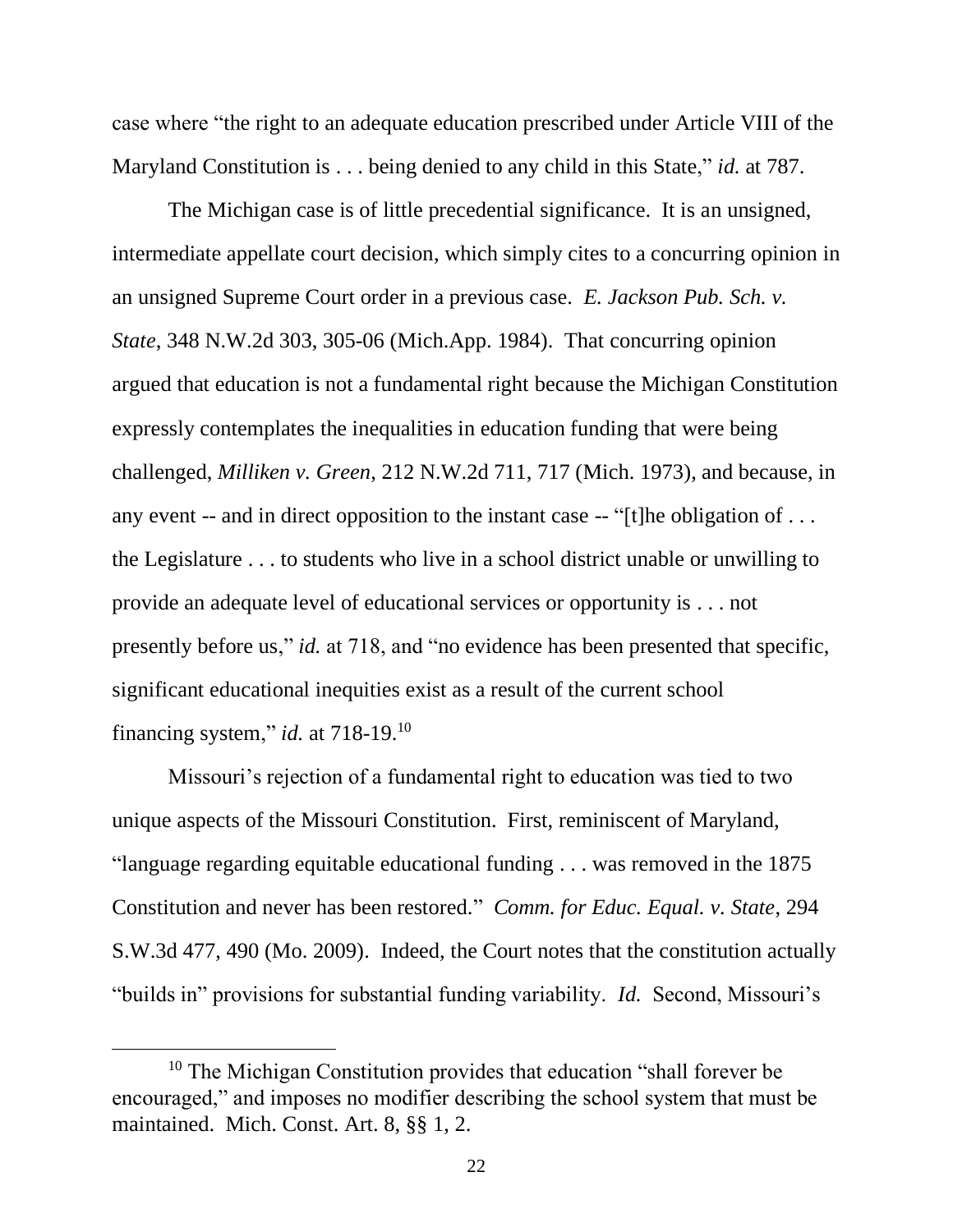constitution does not mandate adequacy. *Id.* Indeed, any quality goals set forth in the constitution merely constitute "a community aspiration." *Id.* at 489.

The Rhode Island Court concluded that education is not a fundamental right for the simple reason that the state constitution imposed no constraint on the Legislature's determinations of either quality or inequality when it came to education or education funding. *City of Pawtucket v. Sundlun*, 662 A.2d 40, 60 (R.I. 1995). "The constitutional convention retained language that expressly and unequivocally assigned to the General Assembly the sole discretion 'to adopt all means which *it* may deem necessary and proper' in the promotion of public schools." *Id.* at 50 (quoting R.I. Const., Art. 12, § 1) (emphasis supplied by Court); *see also id.* at 49 (constitutional convention rejected numerous proposals to require equalization in funding). Moreover, the Court was explicit that "the absence of justiciable standards could engage the court in a morass," *id.* at 59, precisely the concern *rejected* by our Supreme Court.

Finally, Justice Saylor, in dissent, identified cases from two additional states as declining to find a fundamental right. 170 A.3d at 490 n.25. Those cases are similarly inapposite.

*Lujan v. Colorado State Board of Education*, 649 P.2d 1005 (Colo. 1982), relied on a by-now familiar litany of distinguishable factors to reject the fundamental right argument. The Court found that "each school district" in the State was already providing "thorough" educational opportunities. *Id.* at 1025. Plaintiffs there apparently claimed an entitlement to "equal expenditures per student." *Id.* at 1017. And the Court held that "courts are ill-suited to determine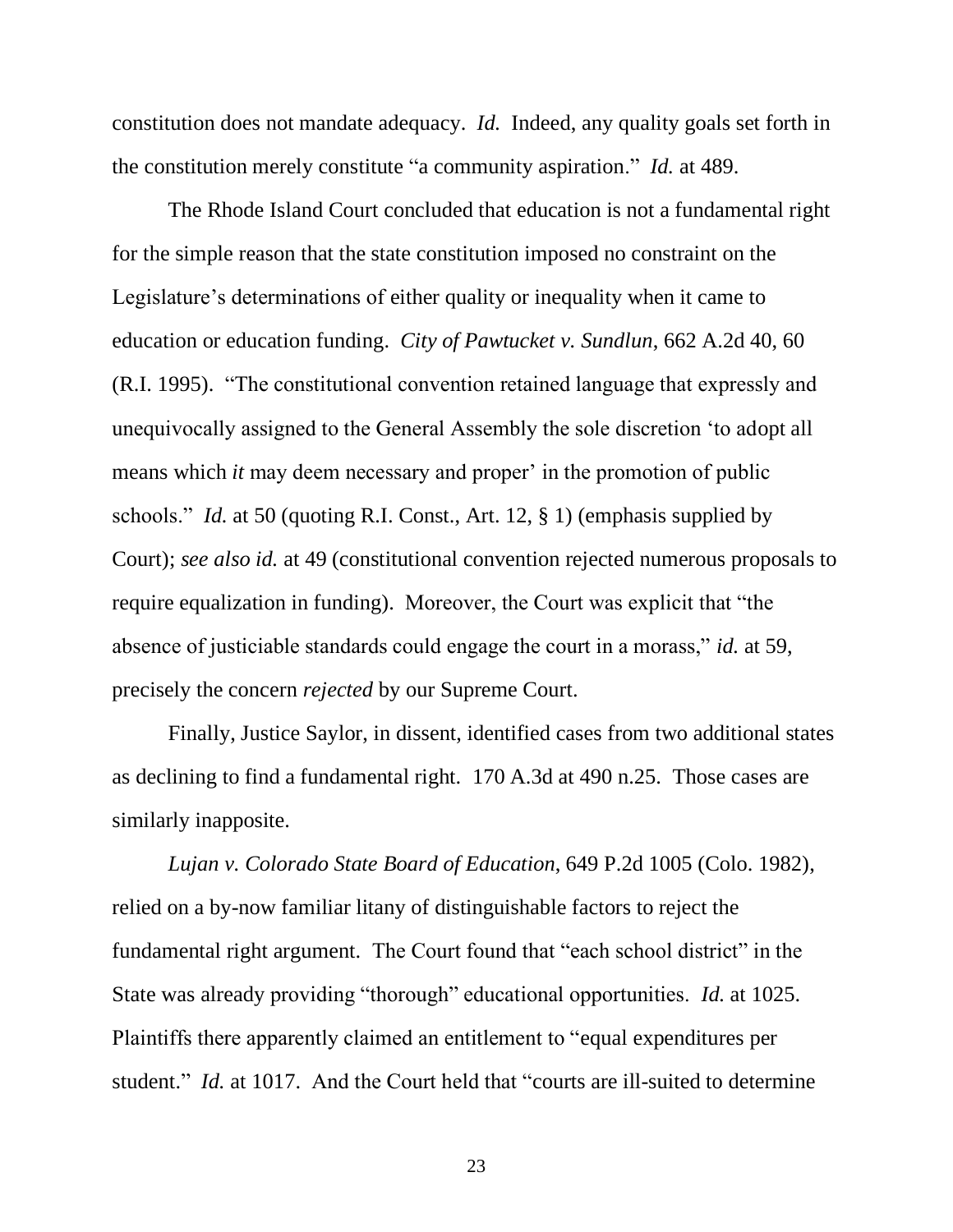what equal educational opportunity is," thus refusing "to venture into the realm of social policy." In contrast, Petitioners here do not seek mathematical exactitude; they allege a substantial deficit in educational opportunities; and only the *dissent* in our Supreme Court believes the courts are "ill-suited" to the task at hand.

*Board of Education v. Walter*, 390 N.E.2d 813 (Ohio 1979), held that a challenge to the school funding scheme was "more directly concerned with tax[ation] than [with] the way in which Ohio educates its children," and that questions of taxation are particularly inappropriate for strict judicial scrutiny. *Id.*  at 819 & n.4. Moreover, as in many of the cases that reject the "fundamental right" premise, the Court was addressing a situation where "each child receives an adequate education." *Id.* at 825.

In any event, *Walter* was effectively overruled in *DeRolph v. State*, 677 N.E.2d 733 (Ohio 1997), when the Court held that wide disparities in school funding violated the Education Clause:

[I]n *Walter,* the General Assembly had relied on a determination of a legislative committee that the statutorily guaranteed amount actually was sufficient to provide a high quality education. \* \* \* Here, however, the evidence clearly indicates that the funding level set by today's School Foundation Program has absolutely no connection with what is necessary to provide each district enough money to ensure an adequate educational program.

*Id.* at 745.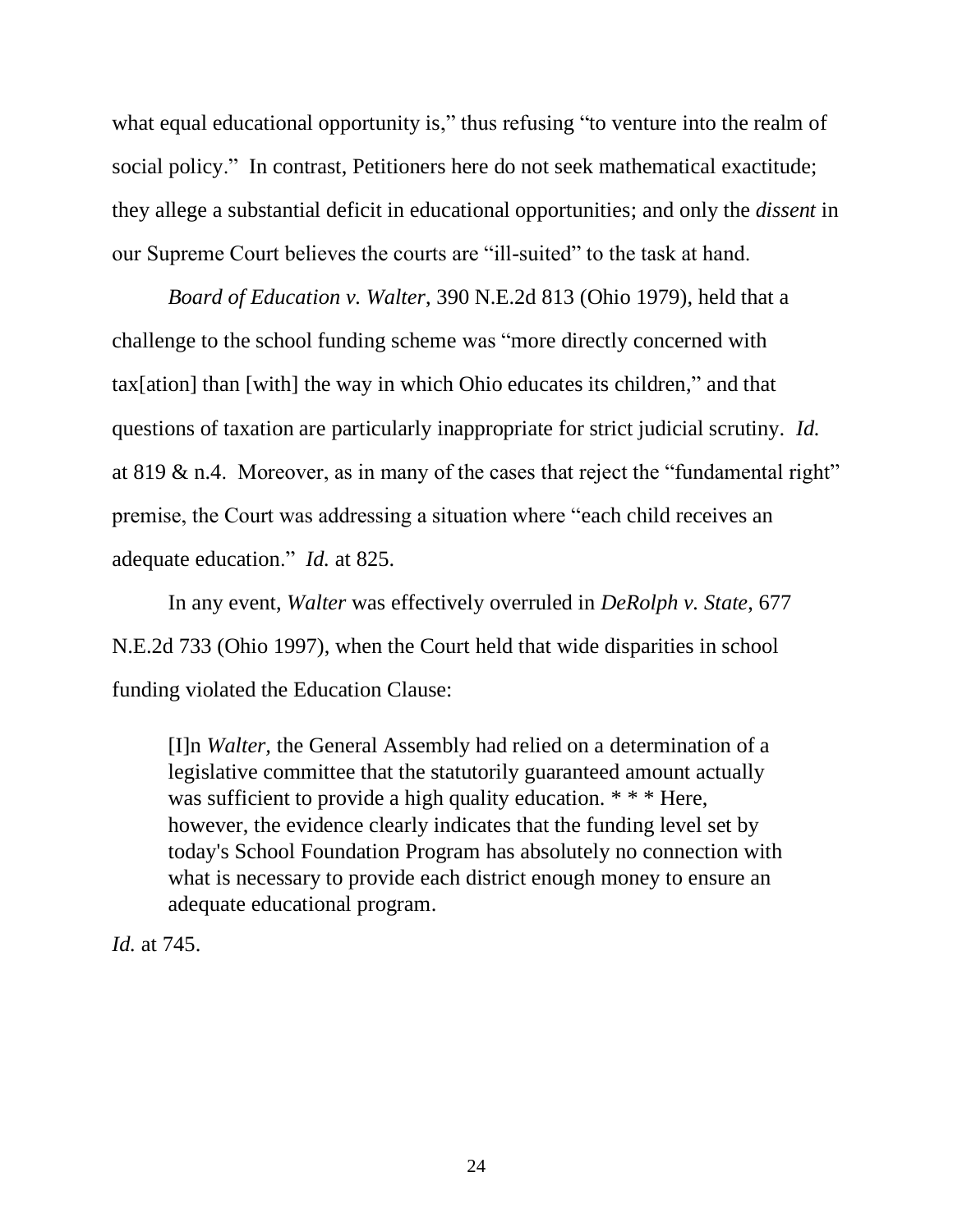4. The abundant evidence in this case demonstrates the importance of a meaningful education.

Many courts have taken judicial notice of the importance of education to individual improvement and self-government. Here, the record is replete with evidence proving those connections. We highlight here just a fraction of that evidence.

Extensive research demonstrates that increased education funding results in higher levels of educational achievement. Tr. 9380:11-23, 9431:5-9432:10, 9499:16-9500:2. In turn, increased educational achievement translates to higher career earnings, Tr. 8994:5-8997:16, 8995:9-8996:8, 8997:8-16, 8999:17-24, 9435:1-9, 9470:1-13, 9478:2-17, 9486:20-9488:7, and improved health status over the course of a lifetime, Tr. 9009:6-9010:6, 9012:16-9014:17. Indeed, the evidence shows that students exposed to increased educational funding are less likely to engage in criminal activities during adulthood, thereby reducing incarceration. Tr. 9017:24-9018:13, 9435:1-17, 9478:2-17, 9486:20-9488:7.

Moreover, in the words of Professor Black, the delegates to the 1874 constitutional convention themselves recognized that, "if we're going to hand over political power to individuals to cast votes . . . , we need education so that we can have intelligent casting of votes. \* \* \* [Moreover,] knowledge and ability to read allows the voters to hold government accountable." Tr. 941:6-18. Professor Black's review of voluminous convention records and contemporary newspapers thus reveals that public education was one of, if not the, most important issues to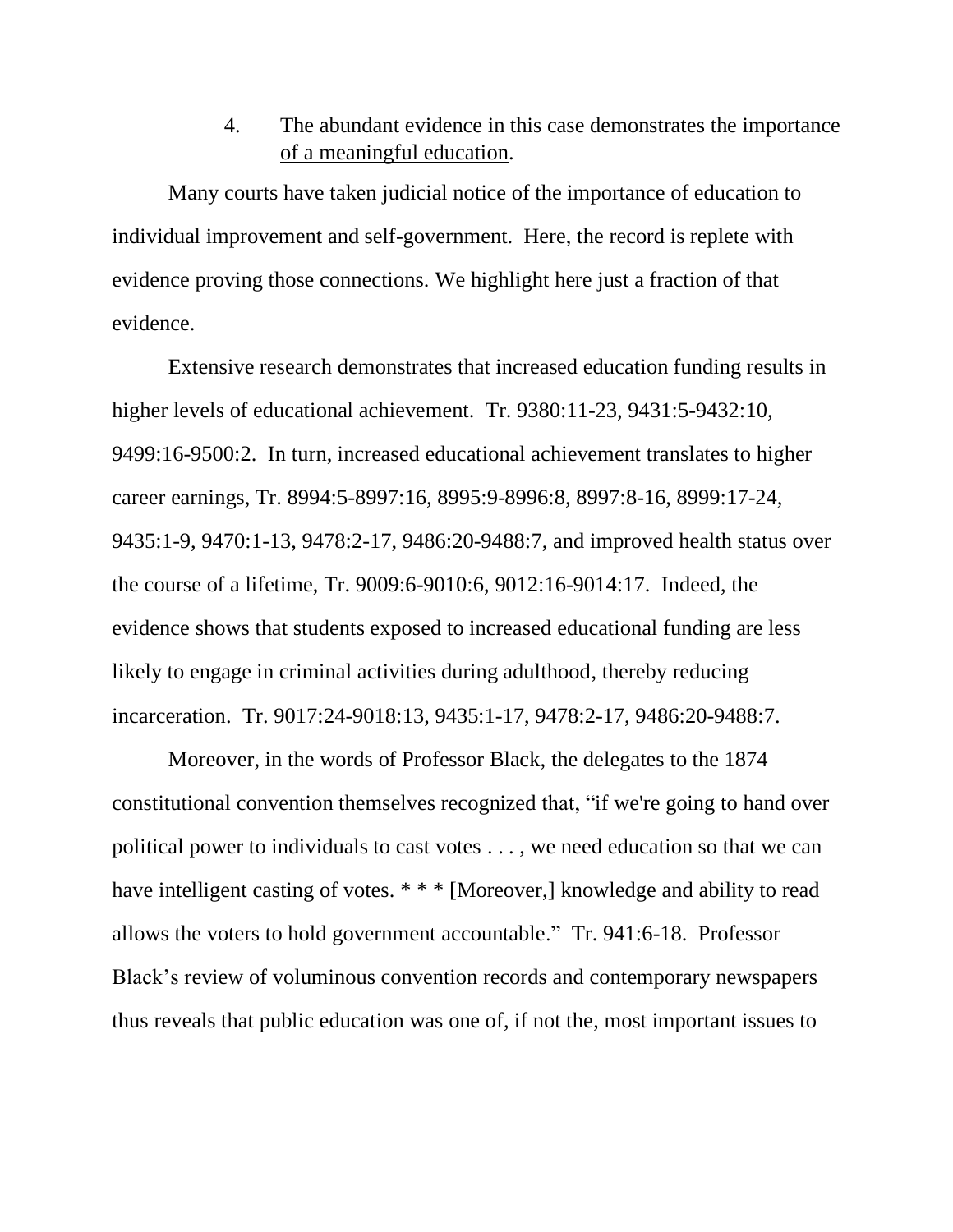the delegates at the convention. Tr. 919:19-920:15, 929:21-930:6, 939:11-23, 970:7-971:6, 983:6-984:12, 996:5-997:2.

#### C. The application of strict scrutiny is straightforward.

We know of no court that had any difficulty with the application of the strict scrutiny test to a system of school funding. In order to survive strict scrutiny, the Commonwealth must demonstrate that the disparities in educational opportunity, based on wealth of the local tax base, constitute a *necessary* and *narrowly tailored*  means to serve a *compelling interest*. Other than the unique cases in Wisconsin and Minnesota, discussed *supra*, we know of no school funding schemes that rely heavily on local taxes to have survived this test. We doubt Pennsylvania's can, either.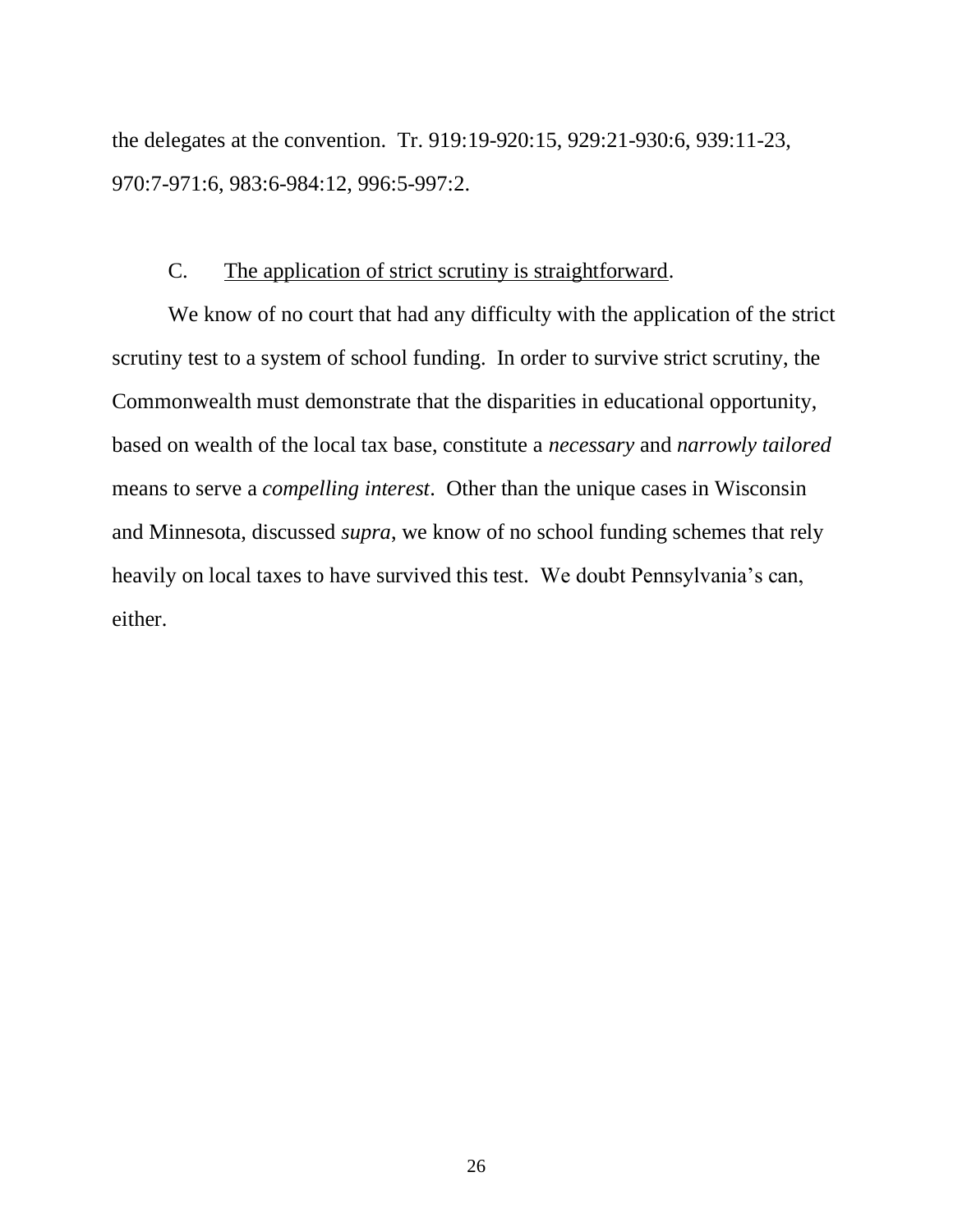#### **IV. Conclusion**

This Court should find that the right to meaningful educational opportunities is a fundamental right, and the gross disparities in the Legislature's fulfillment of its duty with respect to that right should be subjected to strict scrutiny.

Respectfully submitted,

/s/ Richard Feder\_\_\_\_\_\_\_\_\_\_

Seth F. Kreimer, ID no. 26102 Of Counsel:

BY: Richard Feder, ID no. 55343 One Logan Square, Suite 2000 623 Westview Street Philadelphia, PA 19103 Philadelphia, PA 19119 (215) 988-2903

Counsel for Amici Law Professors May 12, 2022

3501 Sansom Street Faegre Drinker Biddle & Reath, LLP Philadelphia, PA 19104 BY: Brian R. Kisielewski, ID 307395 Daniel Dorson \* Richard Feder, JD Hannah Jane McCausland \* (267) 563-6842 \* Not admitted in Pennsylvania